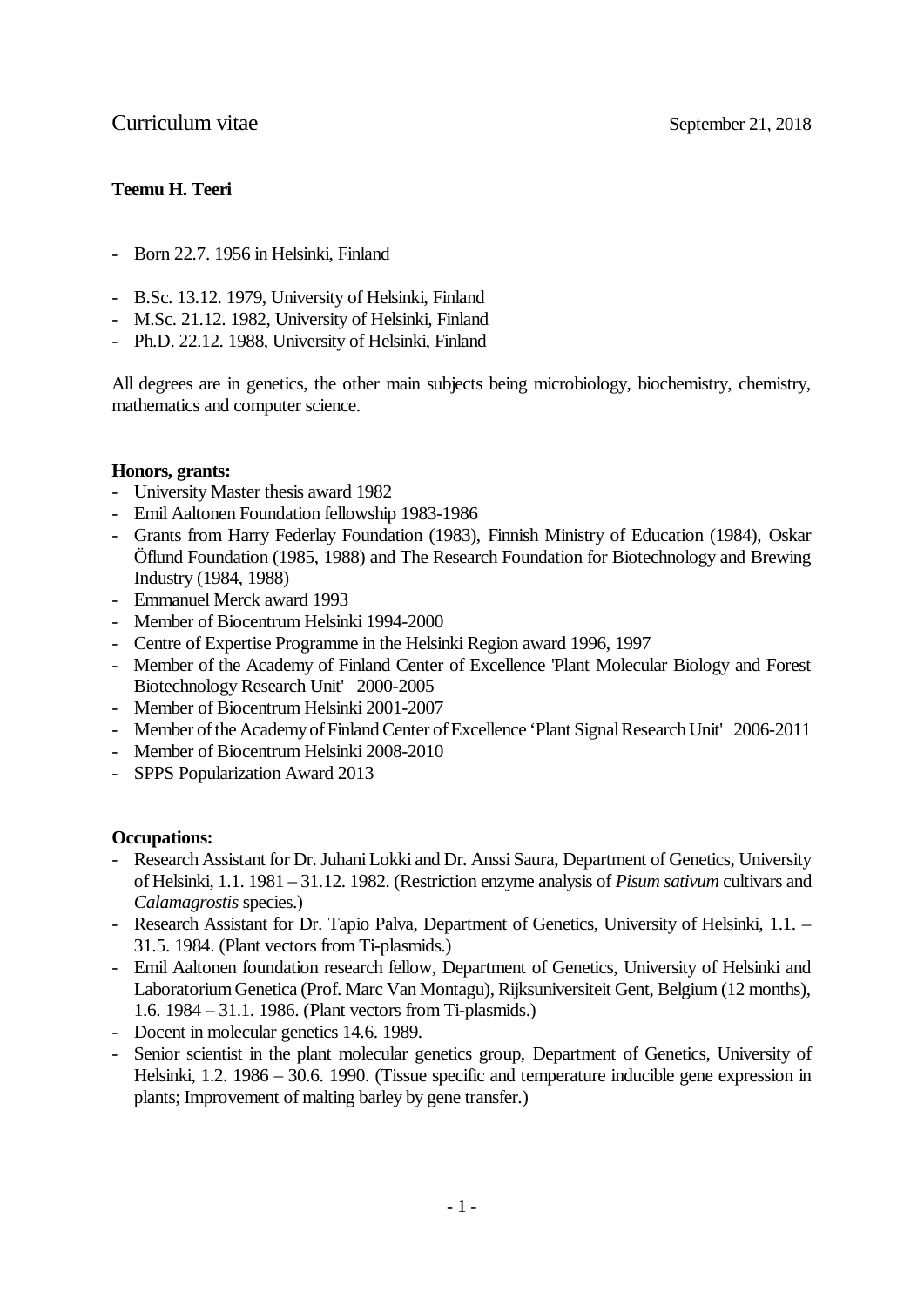- Group leader, Plant molecular biology laboratory, Institute of Biotechnology, University of Helsinki, 1.7. 1990 – 31.3. 1997.
- Research Director, Research Program in Plant Molecular Biology, Institute of Biotechnology, University of Helsinki, 1.4. 1997 – 31.3. 2002.
- **Professor in Plant Breeding, Department of Applied Biology, University of Helsinki, 1.11. 2001 –**
- Professor II (part-time) in Plant Genomics and Molecular Biology, Department of Biology, University of Tromsø, 1.1. 2004 – 30.4. 2007.

# **Services (among others):**

- PhD theses supervised (17)
- PhD theses under supervision (3)
- Prereview for PhD theses (23 times)
- Opponent for PhD theses (16 times)
- Regular reviewer of manuscripts (*Plant Cell, Plant J., Plant Phys., Plant Mol. Biol., PNAS, Planta, Phytochemistry, Transgenic Res., Gene, Biotechnology Letters, PLoS Genetics, J. Exp. Bot., BMC Genomics, BMC Plant Biology, Molecular Biology and Evolution,, Trends In Plant Science* etc.) and grant proposals (Vetenskapsrådet, Sweden; Formas, Sweden; Forskninsrådet, Norway; USDA, USA; NSF, USA; NSERC, Canada; BBSRC, UK)
- Vice director of the Academy of Finland Center of Excellence *Plant Molecular Biology and Forest Biotechnology* 2000-2005
- Chairman of the *Foundation for Forest Tree Breeding* (Finland) 2003 -
- Vice director of the Academy of Finland Center of Excellence *Finnish Centre of Excellence in Plant Signal Research* 2006-2011
- Director of Department of Applied Biology, University of Helsinki 2007-2009

# **Scientific publications:**

- Refereed Journals: 98
- Books, book chapters, proceedings etc.: 37
- Publications in the national forum: 30
- Patent families and patent applications: 9
- Sum of times cited: 3005
- Hirsch-index: 33

# **Most important collaborators:**

- Prof. Victor Albert, University at Buffalo, U.S.A.
- Prof. Paula Elomaa, University of Helsinki, Finland
- Doc. Anna Kärkönen, University of Helsinki, Finland
- Dr. Stefan Martens, Fondazione Edmund Mach, Italy
- -Dr. Alberto Cassetta,Italian National Research Council, Institute of Crystallography (CNR-IC), Italy

-Dr. Julian Verdonk, Wageningen University, The Netherlands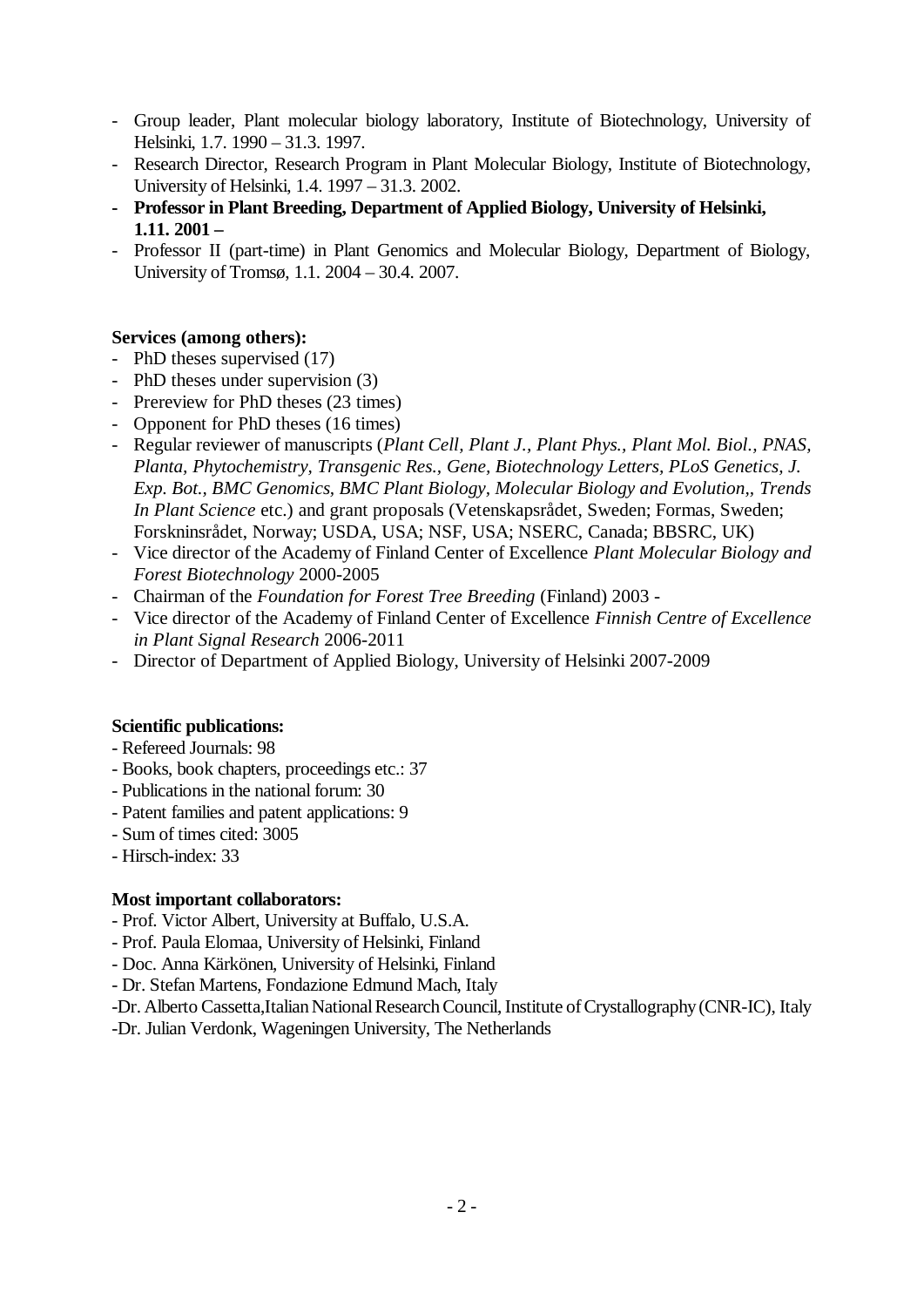# **Supervisor for M.Sc. theses (in Finnish, \*in English):**

- 1. Jussi Uotila 1988: Translation from polycistronic mRNA in plants.
- 2. Yrjö Helariutta 1989: Spatially and temporally regulated abundant gene products in the petal of Gerbera ray floret.
- 3. Taina Suntio 1990: In vivo labeling of promoters active in apical meristems by gene fusion vectors.
- 4. Laura Lindgren 1995: Vector mediated gene transfer from *Hyoscyamus niger* to *Hyoscyamus muticus* in order to increasing scopolamin production.
- 5. Katja Jouhikainen 1997: Somaclonal variation and increase of scopolamine production by gene transfer of the *h6h* gene in root hair cultures of *Hyoscyamus muticus*.
- 6. Jussi Joensuu 2000: Isolation and comparison of starchy endosperm specific gene regulatory elements in barley (*Hordeum vulgare* L.).
- 7. Katja Bengtsson 2001: Effects of UV-B radiation and the plant pathogens *Phytophtora* and *Fusarium* in expression of the genes encoding phenylpropanoid biosynthesis in *Gerbera hybrida*.
- 8. Suvi Broholm 2004: Function of the *GDEF1*gene in the inflorescence of gerbera.
- 9. Juha Immanen 2005: Annotation and expression analysis of gerbera *(Gerbera hybrida*) EST collection.
- 10. Luis Santos 2006: **\***Optimization of protein production in plants by agroinfiltration.
- 11. Hannu Hotti 2008: Biosynthesis of parasorboside in mountain ash (*Sorbus aucuparia* L.).
- 12. Siri Taalas 2008: Secondary metabolites in the defence of gerbera against grey mold.
- 13. Jukka-Pekka Verta 2008: Polymorphism in the decay resistance gene *PST-1* in pine (*Pinus sylvestris* L.).
- 14. Katri Molarius 2008: Biosynthesis and metabolism of the two *Gerbera hybrida* secondary metabolites gerberin and parasorboside.
- 15. Karel Miettinen 2009: Gerberin/parasorboside β-glucosidase in *Gerbera hybrida*.
- 16. Soubir Titov 2010: **\***Protein-protein interaction assay with split luciferase *in planta*
- 17. Tiia Turtiainen 2010: Effect of the women consumers' knowledge and of general attitudes on the GM-attitude and effect of the GM-attitude to information desire about genemodified crops: case **Marttaliitto**
- 18. Cuong Xuan Nguyen 2012: **\***Interference between gerberin/parasorboside and carotenoid biosynthesis
- 19. Uche Okeke 2012: **\***Pine transcriptomics RNA-Seq data analysis of Scots pine (*Pinus sylvestris*) seedlings subjected to a wounding experiment
- 20. Zubair Rafique 2013: **\***Analysis of Scots pine promoter (*PST-1*) in homologous and heterologous systems via transient expression of luciferase fusions.
- 21. Jiale Xiang 2014: \*Protein-protein interactions of the flavonoid biosynthetic enzymes in *Arabidopsis thaliana*.
- 22. Raisa Osama 2014: \*Identification of a novel CHS-like gene in Gerbera hybrida.

## **Supervisor for Ph.D. theses:**

- 1. Jukka Kervinen 1994: Structure, intracellular targeting and function of the barley aspartic proteinase. University of Jyväskylä.
- 2. Yrjö Helariutta 1995: Developmental expression and molecular evolution of the flavonoid biosynthetic genes in *Gerbera hybrida* (Asteraceae). University of Helsinki.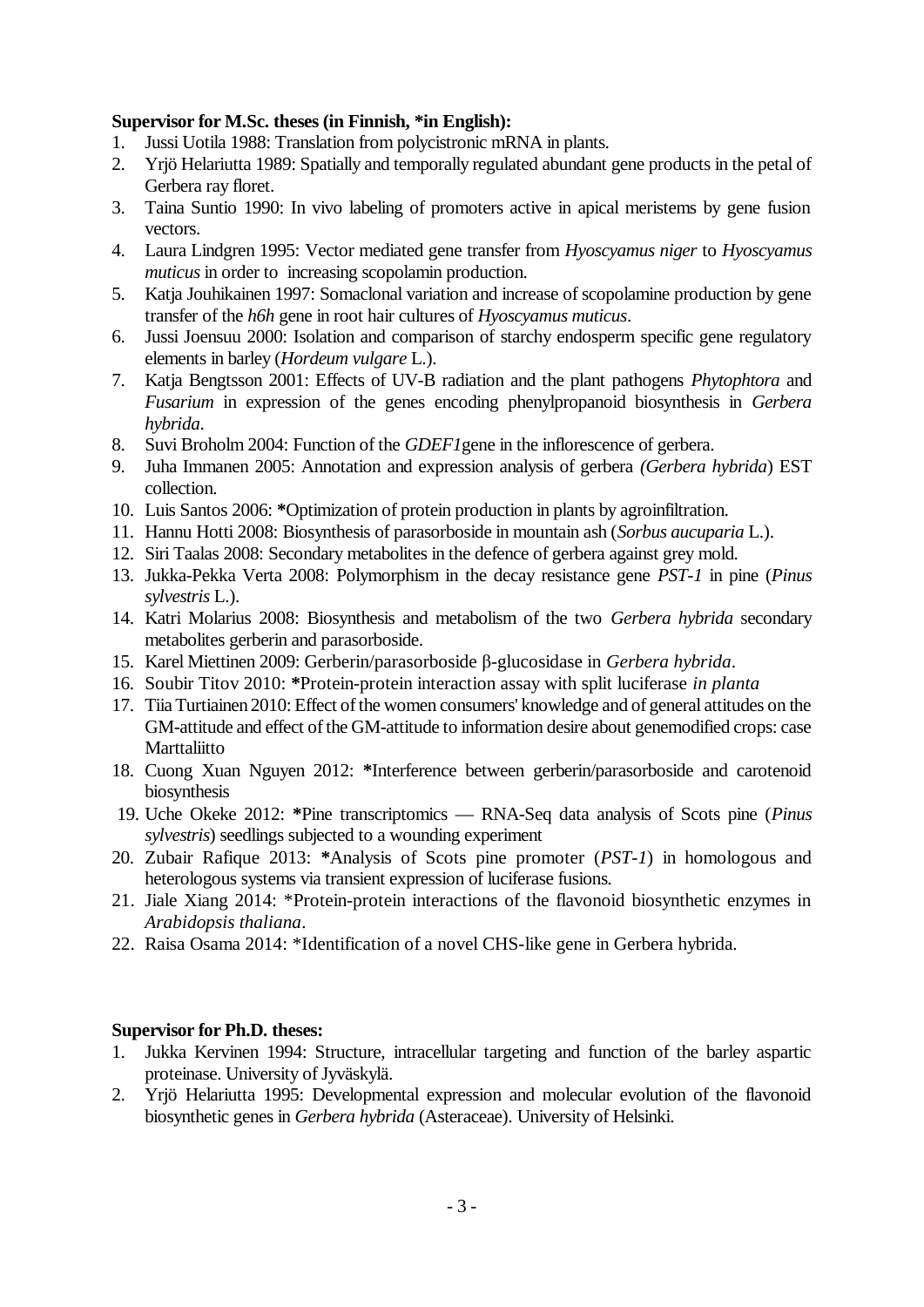- 3. Anneli Ritala 1995: Transgenic barley by particle bombardment. (Supervised jointly with Prof. Veli Kauppinen.) University of Helsinki.
- 4. Pia Runeberg-Roos 1996: Mitochondrial  $tRNA^{Tp}$ ,  $tRNA^{Pro}$  and vacuolar aspartic proteinase as components in the protein metabolism of plant cell organelles. University of Helsinki.
- 5. Paula Elomaa 1996: Genetic modification of flavonoid pathway in ornamental plants. University of Helsinki.
- 6. Kirsi Törmäkangas 1997: Structure, expression and intracellular targeting of barley aspartic proteinase. University of Helsinki.
- 7. Mika Kotilainen 2000: Flower development in *Gerbera hybrida*, Asteraceae. University of Helsinki.
- 8. Roosa Laitinen 2006: The gerbera cDNA microarray: A tool for large-scale identification of genes involved in flower development. (Supervised jointly with Prof. Paula Elomaa.) University of Helsinki.
- 9. Sanna Seppänen 2007: Interactions between transgenic trees and mycorrhizal and pathogenic fungi. (Supervised jointly with Prof. Kim von Weissenberg.) University of Helsinki.
- 10. Sanna Koutaniemi 2007: Lignin biosynthesis in Norway spruce: from a model system to the tree. University of Helsinki.
- 11. Miia Ainasoja 2008: Secondary metabolites in *Gerbera hybrida*. University of Helsinki.
- 12. Suvi Broholm 2009: The role of MADS and TCP transcription factors in *Gerbera hybrida* flower development. (Supervised jointly with Prof. Paula Elomaa.) University of Helsinki.
- 13. Xianbao Deng 2013: Development and application of *Tobacco Rattle Virus* induced gene silencing in *Gerbera hybrida*. (Supervised jointly with Prof. Paula Elomaa and Prof. Jari Valkonen) University of Helsinki.
- 14. Hany Bashandy 2016: Flavonoid metabolomics in *Gerbera hybrida* and elucidation of complexity in the flavonoid biosynthetic pathway. University of Helsinki.
- 15. Juha Kontturi 2017: Type III polyketide synthases from *Gerbera hybrida*. University of Helsinki.
- 16. Kean-Jin Lim 2017: Scots pine (*Pinus sylvestris* L.) heartwood formation and wounding stress: A view from the transcriptome. University of Helsinki.
- 17. Tanja Paasela 2017: The stilbene biosynthetic pathway and its regulation in Scots pine. University of Helsinki.

## **Supervisor for Ph.D. theses in progress:**

- 1. Satu Ruokolainen: MADS-box family of transcription factors in Gerbera.
- 2. Inka Juntheikki-Palovaara: Molecular network connected to flower type differentiation in Gerbera. (Supervised jointly with Prof. Paula Elomaa)
- 3. Lingping Zhu: Identification and characterization of PKS associated enzymes in *Gerbera hybrida*).
- 4. Minhazur Rahman: Production of alkyl resorcinol and acyl phloroglucinol through type III polyketide synthases in heterologous hosts, and their biofunctional properties.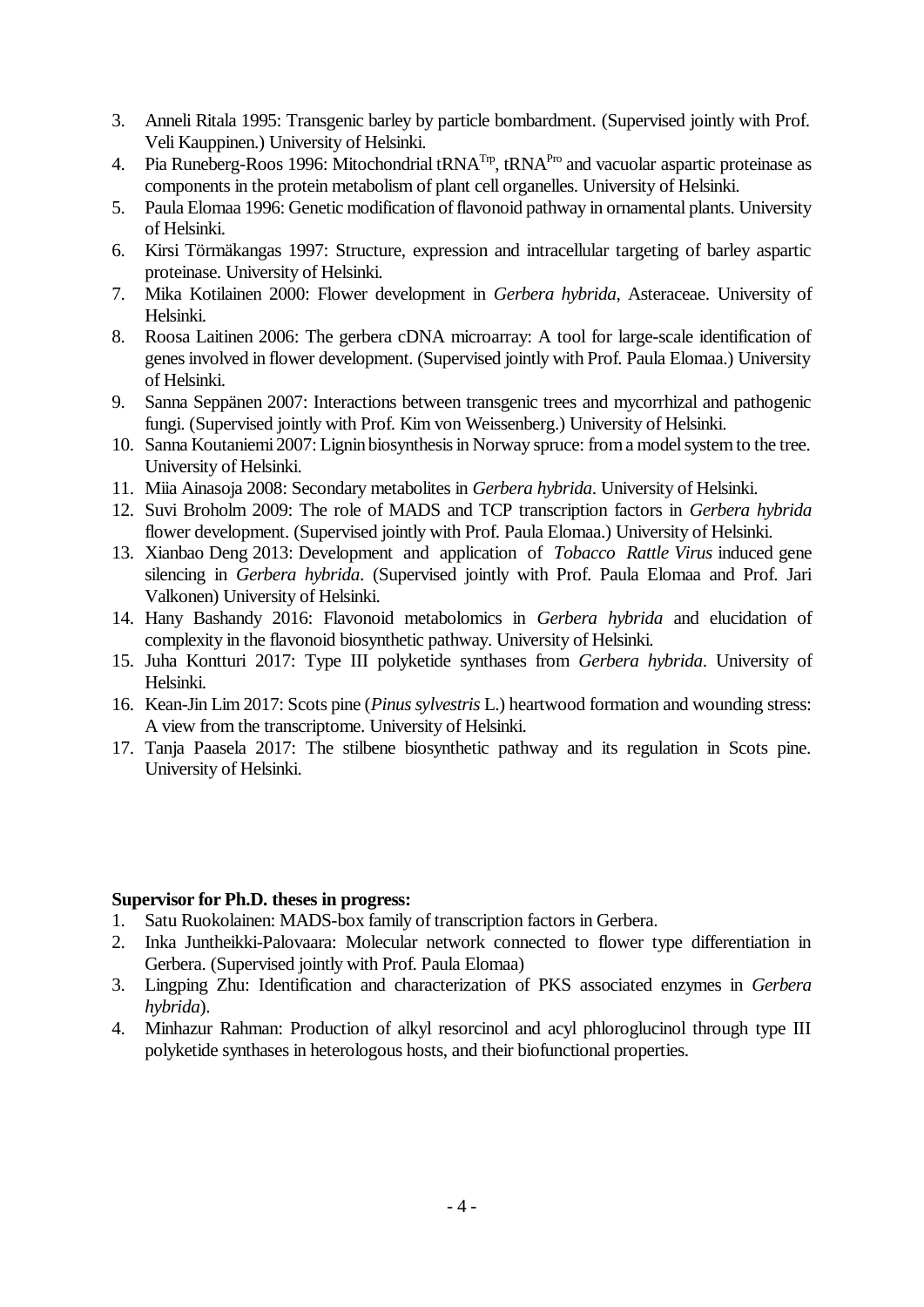# **Research funding:**

- Ministry of Agriculture and Forestry
	- Modification of starch by gene transfer to barley (shared with Dr. Alan Schulman), 1992– 1994: FIM 753.000,-
	- Aspartic proteinase of barley, 1992–1994: FIM 793.000,-
- Technology Development Centre (TEKES)
- Targeted modification of enzyme composition in plants, 1991–1992: FIM 801.000,-
- **State Research Centre** Improvement of malting barley, 1993–1996: FIM 600.000,-
- Kemira Agro Oy Regulation of plant genes, 1991–1992, 6 man-years. Regulation of plant genes (shared with Prof. Mart Saarma), 1993–1996: 4.5 man-years.
- Ministry of Education Molecular breeding of economical plants (shared with Prof. Mart Saarma), 1993–1994: FIM 650.000,-
- Academy of Finland, Projects for Novel Industrialization (decision notification n:o 40057) Molecular breeding of economical plants (shared with Prof. Mart Saarma), 1994–1996: FIM 693.000,-
- Academy of Finland, Projects for Novel Industrialization (decision notification n:o *<unknown>*)

Biosynthesis of novel starches in transgenic barley (shared with Dr. Alan Schulman), 1994–1996: FIM 450.000,-

- Academy of Finland, Genome Research Programme (decision notification n:o *<unknown>*) Integration and transposition in barley, Subproject 4, 1995–1997: FIM 773.300,-
- Academy of Finland, Research Project (decision notification n:o 46567, 53687) Gene regulation and flower development in *Gerbera hybrida* (Asteraceae), 1996–1998: FIM 828.600,-
- Culminatum Oy

Barley seed as a factory, 1996–1997: FIM 200.000,-

- Academy of Finland, Genome Research Programme (decision notification n:o 59298) Retrotransposon vectors for integration and transformation in barley, Subproject 2, 1998–2000: FIM 750.000,-
- Technology Development Centre (TEKES) Disease resistance and wood durability in birch and aspen through gene technology (shared with Prof. Kim von Weissenberg), 1998–2001: FIM 2.295.000,- (38% for T.T.)
- Technology Development Centre (TEKES) Isolation and regulation of the lignin forming enzymes and their genes in Norway spruce (shared with Prof. Liisa Simola and Doc. Ilkka Kilpeläinen), 1998–2001: FIM 3.040.000,- (33% for T.T.)
- Academy of Finland, Research Project (decision notification n:o 63904) Novel functions for MADS box genes in *Gerbera hybrida* (Asteraceae), 1999–2001: FIM 1.567.200,-
- Academy of Finland and matching funds through Ministry of Education Plant Molecular Biology and Forest Biotechnology Research Unit, Membership in Centre of Excellence (50% participation), 2000–2002: FIM 430.000,- (annually)
- Technology Development Centre (TEKES)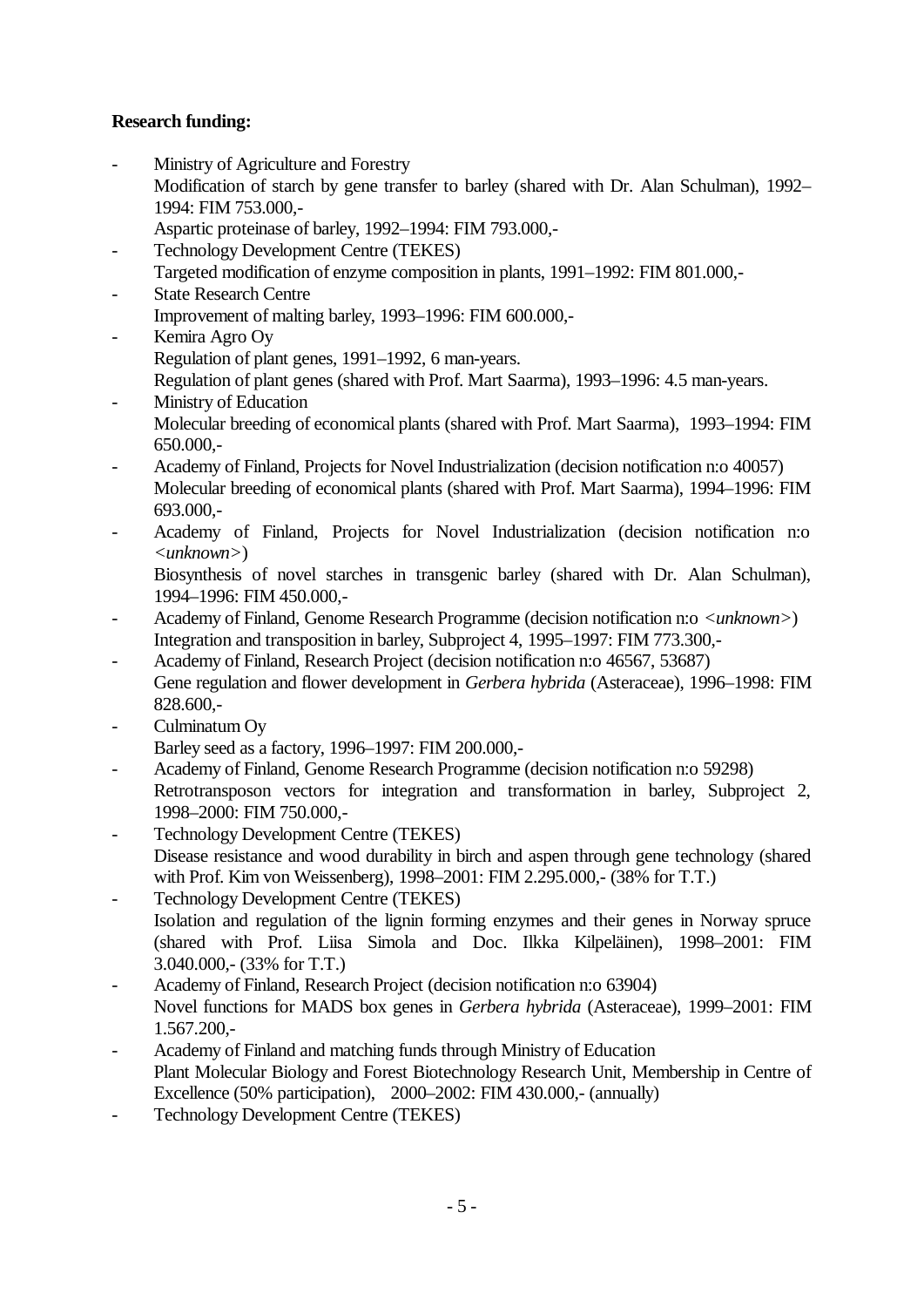Functional characterisation of lignin forming enzymes (shared with Prof. Liisa Simola and Doc. Ilkka Kilpeläinen), 2001–2002: FIM 1.800.000,- (33% for T.T.)

- Technology Development Centre (TEKES)
	- New cell wall and fibre modifying enzymes from plants; part of a larger project with the Technical Research Centre of Finland VTT (shared with Doc. Yrjö Helariutta), 2001–2002: FIM 1.040.000,- (50% for T.T.)
- Nordtest Transgenic raw materials in food production - Detection of transgene and heterologous protein levels, 2001–2003: ca. FIM 110.000,-
- Academy of Finland and matching funds through Ministry of Education Plant Molecular Biology and Forest Biotechnology Research Unit, Membership in Centre of Excellence (100% participation), 2003–2005: EUR 104.000,- (annually)
- Technology Development Centre (TEKES) Functional characterisation of lignin forming enzymes and their genes in norway spruce (shared with Prof. Liisa Simola and Prof. Ilkka Kilpeläinen), 2003–2004: EUR 330.000,- (33% for T.T.)
- Technology Development Centre (TEKES) Fibre modifying proteins from plants; part of a larger project with the Technical Research Centre of Finland VTT (shared with Doc. Yrjö Helariutta), 2003–2004: EUR 106.000,- (75% for T.T.)
- Academy of Finland, Postdoctoral Researcher (decision notification n:o 204196) Flower development beyond the ABC model in *Gerbera hybrida*, 2003–2005: EUR 100.000,-
- Academy of Finland (decision notification n:o 207410) Metabolic changes in genetically modified plants (shared with Doc. Pia Vuorela and Dr. Kamran Fakhimzadeh), 2004–2007: EUR 503.700,- (37% for T.T.)
- Technology Development Centre (TEKES) Ligniinin biosynteesi kuusella, 2005–2006: EUR 138.300,-
- Academy of Finland and matching funds through Ministry of Education Plant Molecular Biology and Forest Biotechnology Research Unit, Membership in Centre of Excellence, 2006–2011: EUR 100.000,- (annually)
- Technology Development Centre (TEKES) Functional genomics of wood formation (shared with Prof. Yrjö Helariutta and Prof. Jaakko Kangasjärvi), 2005–2007: EUR 1.368.000,- (33% for T.T.)
- Academy of Finland DAAD funding (decision notification n:o 121610) Expression systems and biochemical synthesis of phenylpropanoids, 2007–2008: EUR 7.400,-
- Nikolai ja Ljudmila Borisoffin Puutarhasäätiö (private foundation) Metabolic profiles as a measure to estimate disease resistance in horticultural plants, 2009-2010: EUR 15.000,-
- Technology Development Centre (TEKES) Functional genomics of wood formation II (shared with Prof. Yrjö Helariutta, Prof. Jaakko Kangasjärvi and Doc. Kurt Fagerstedt), 2008–2010: EUR 804.100,- (32% for T.T.) Technology Development Centre (TEKES)
- Functional genomics of wood formation III (shared with Prof. Yrjö Helariutta, Prof. Jaakko Kangasjärvi and Doc. Kurt Fagerstedt), 2008–2013: EUR 1.125.000,- (30% for T.T.)
- Academy of Finland (decision notification n:o 139513)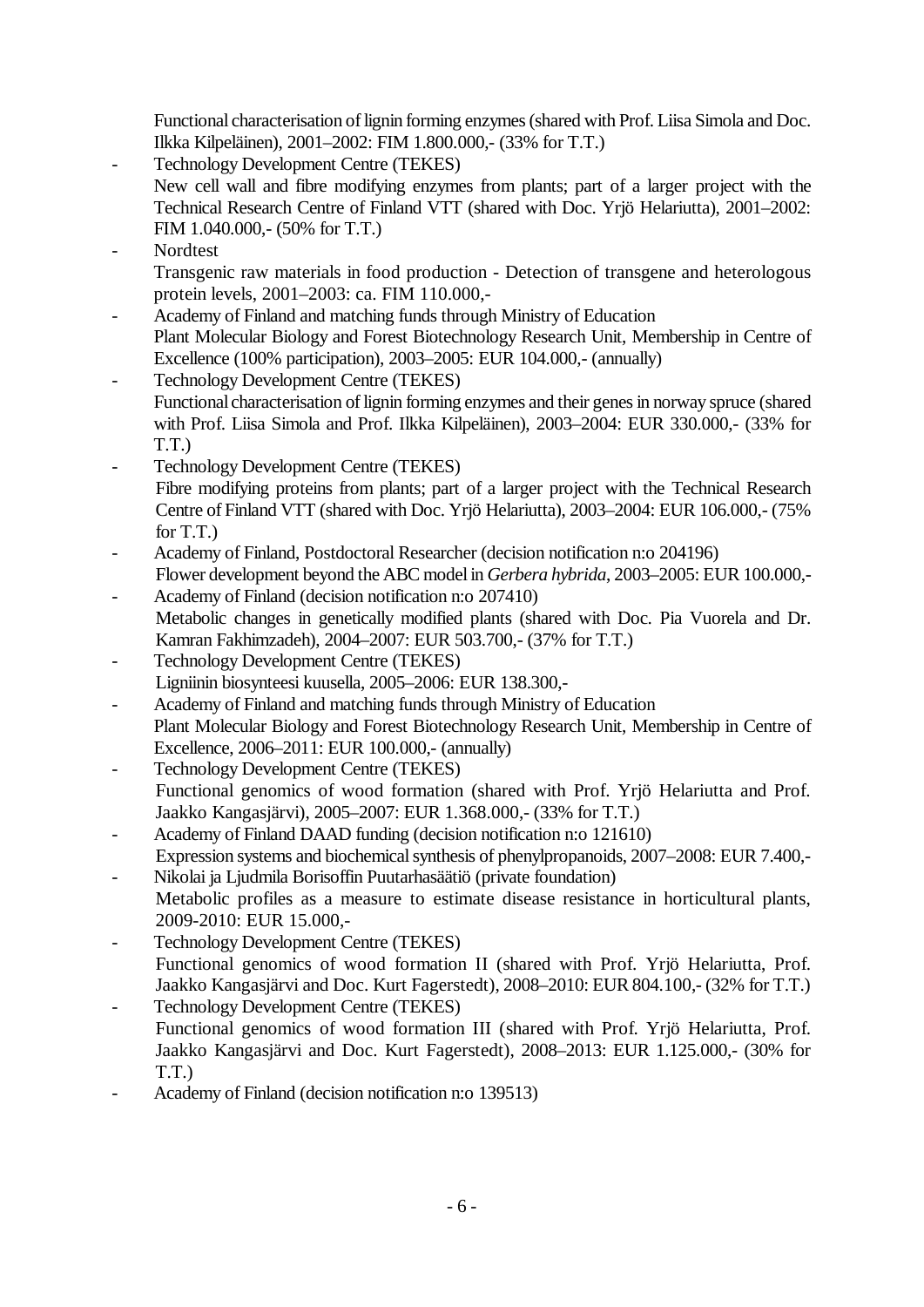Isolation and characterization of polyketide reductases in plants (shared with Dr. Heiko Rischer), 2011–2014: EUR 472.670,- (for T.T.)

- Academy of Finland DAAD funding (decision notification n:o259706) Comparative carpel transcriptomics – deciphering common developmental pathways across flowering plants, 2012-2013: EUR 9000,-
- Academy of Finland (decision notification n: o 264621) GENOCHEM: High throughput genetic and chemical analysis of birch wood towards new biorefinery products (shared with six PIs), 2013-2015: EUR 629.185,- (17% for T.T.)
	- Academy of Finland (decision notification n:o 307579) Genomic Selection: Towards more Efficient, Financially Viable and Resilient Wood Production (shared with Prof. Fred Asiegbu, Prof. Katri Kärkkäinen and Prof. Outi Savolainen), 2017-2020: EUR 312.063.- (for T.T.)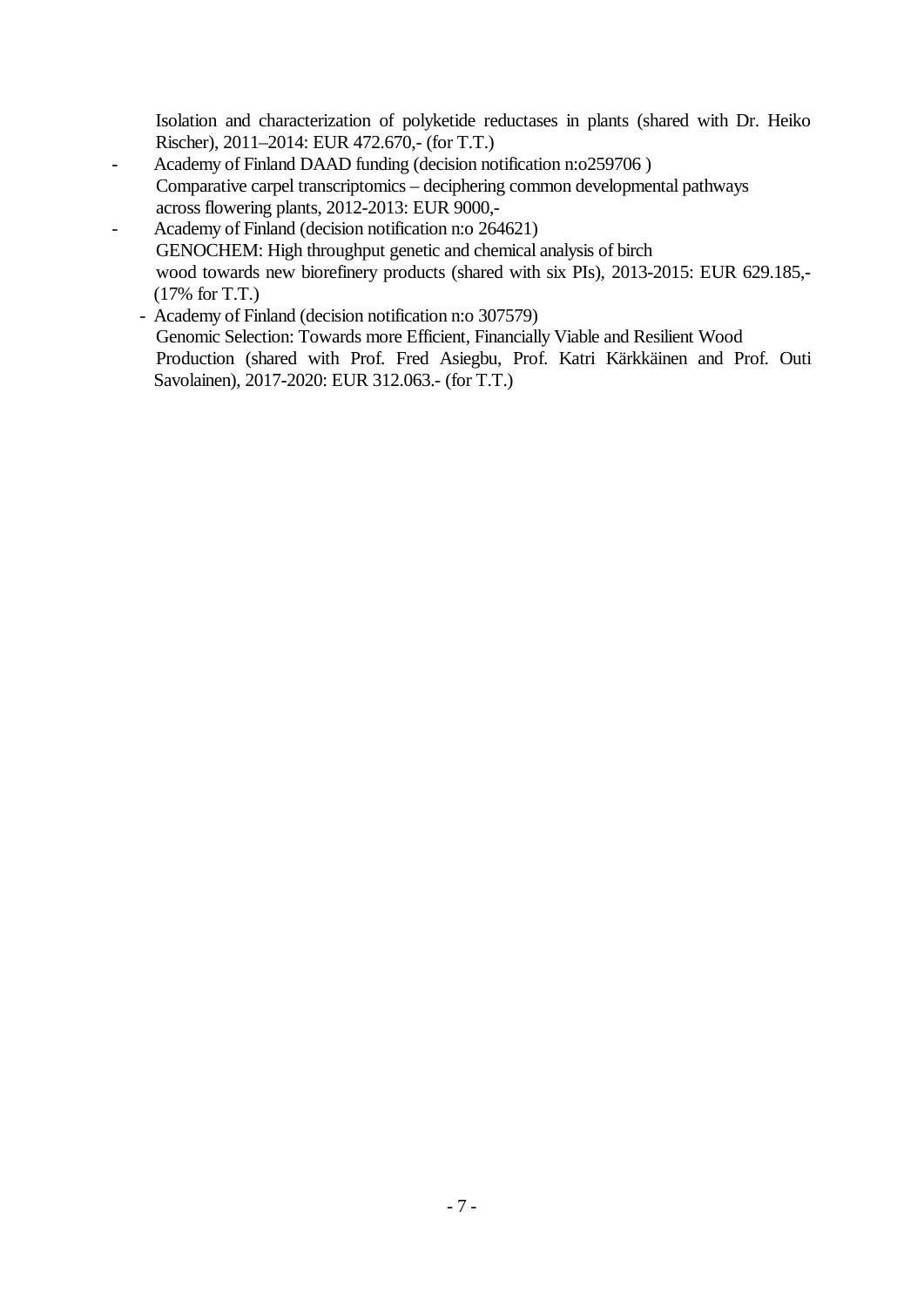## **Refereed Journals:**

- 1. Suomalainen, E., Saura, A., Lokki, J. and Teeri, T. 1980: Genetic polymorphism and evolution in parthenogenetic animals. Theor. Appl. Genet., 57:129-132.
- 2. Teeri, T., Saura, A. and Lokki, J. 1984: Chloroplast DNA from Calamagrostis species by selective lysis of organelles. Hereditas, 101:123-126.
- 3. Linden, H. and Teeri, T. 1985: Genetic differentiation in the capercaillie, Tetrao urogallus, populations. Hereditas, 102:297-299.
- 4. Teeri, T.H., Saura, A. and Lokki, J. 1985: Insertion polymorphism in pea chloroplast DNA. Theor. Appl. Genet., 69:567-570.
- 5. Teeri, T.H., Herrera-Estrella, L., Depicker, A., Van Montagu, M. and Palva, E.T. 1986: Identification of plant promoters in situ by T-DNA mediated transcriptional fusions to the npt-II gene. EMBO J., 5:1755-1760.
- 6. Lång, H., Teeri, T., Kurkela, S., Bremer, E. and Palva, E.T. 1987: A plasmid vector for simultaneous generation of lacZ protein fusions and npt-II operon fusions in vivo. FEMS Microbiol. Lett., 48:305-310.
- 7. Kurkela, S., Lehväslaiho, H., Palva, E.T and Teeri, T.H. 1988: Cloning, nucleotide sequence and characterization of genes encoding naphthalene dioxygenase of Pseudomonas putida strain NCIB9816. Gene, 73:355-362.
- 8. Teeri, T.H., Lehväslaiho, H., Franck, M., Uotila, J., Heino, P., Palva, E.T., Van Montagu, M. and Herrera-Estrella, L. 1989: Gene fusions to lacZ reveal new expression patterns of chimeric genes in transgenic plants. EMBO J., 8:343- 350.
- 9. Teeri, T.H., Patel, G.K., Aspegren and K., Kauppinen, V. 1989: Chloroplast targeting of NPTII with a pea transit peptide in electroporated barley mesophyll protoplasts. Plant Cell Rep., 8:187-190.
- 10. Angenon, G., Uotila, J., Kurkela, S.A., Teeri, T.H., Botterman, J., Van Montagu, M. and Depicker, A. 1989: Expression of dicistronic transcriptional units in transgenic tobacco. Mol. Cell. Biol., 9:5676-5684.
- 11. Salmenkallio, M., Hannus, R., Teeri, T.H. and Kauppinen, V. 1990: Regulation of α-amylase promoter by gibberellic acid and abscisic acid in barley protoplasts transformed by electroporation. Plant Cell Rep., 9:352-355.
- 12. Elomaa, P., Honkanen, J., Puska, R., Seppänen, P. Helariutta, Y., Mehto, M., Kotilainen, M., Nevalainen, L. and Teeri, T.H. 1993: Agrobacterium mediated transfer of antisense chalcone synthase cDNA to Gerbera hybrida inhibits flower pigmentation. Bio/Technology, 11:508-511.
- 13. Ritala, A., Mannonen, L., Salmenkallio, M., Kurtén, U., Hannus, R., Aspegren, K., Mendez-Lozano, J., Teeri, T.H. and Kauppinen, V. 1993: Stable transformation of barley tissue culture by particle bombardment. Plant Cell Rep., 12:435-440.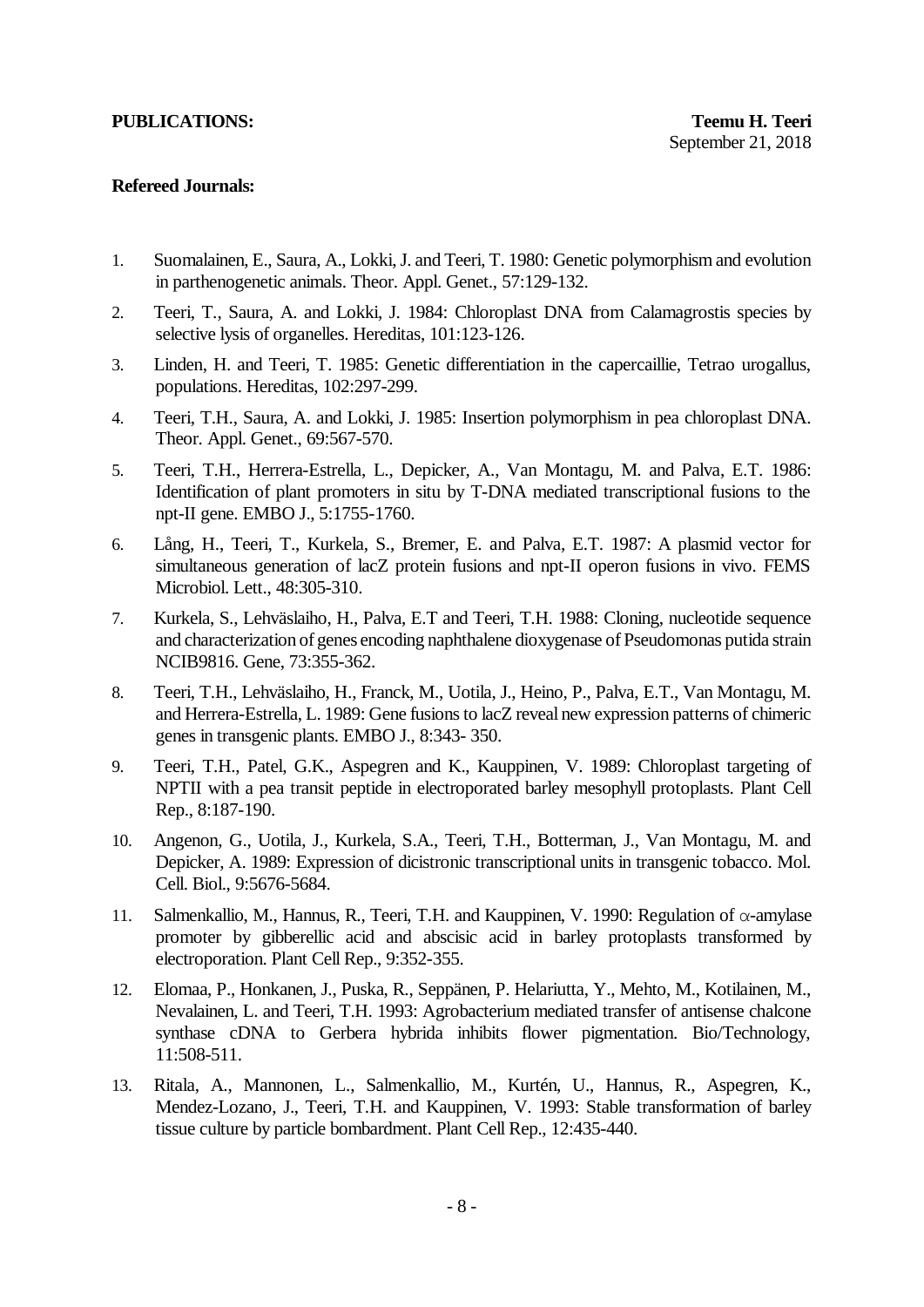- 14. Helariutta, Y., Elomaa, P., Kotilainen, M., Seppänen, P. and Teeri, T.H. 1993: Cloning of cDNA coding for dihydroflavonol-4-reductase (DFR) and characterization of dfr expression in the corollas of Gerbera hybrida var. Regina (Compositae). Plant Mol. Biol., 22:183-193.
- 15. Truve, E., Aaspõllu, A., Honkanen, J., Puska, R., Mehto, M., Hassi, A., Teeri, T.H., Kelve, M., Seppänen, P. and Saarma, M. 1993: Transgenic potato plants expressing mammalian 2'-5' oligoadenylate synthase are protected from potato virus X infection under field conditions. -Bio/Technology, 11:1048-1052.
- 16. Ritala, A., Aspegren, K., Kurtén, U., Salmenkallio-Marttila, M., Mannonen, L., Hannus, R., Kauppinen, V., Teeri, T.H. and Enari, T.-M. 1994: Fertile transgenic barley by particle bombardment of immature embryos. Plant Mol. Biol., 24:317-325.
- 17. Suntio, T.M. and Teeri, T.H. 1994: A new bifunctional reporter gene for in-vivo tagging of plant promoters. Plant Mol. Biol. Reporter, 12:43-57.
- 18. Törmäkangas, K., Kervinen, J., Östman, A. and Teeri, T.H. 1994: Tissue-specific localization of aspartic proteinase in developing and germinating barley grains. Planta 195: 116-125.
- 19. Holmström, K.-O., Welin, B., Mandal, A., Kristiansdottir, I., Teeri, T.H., Lamark, T., Strøm, A. and Palva, E.T. 1994: Production of the Escherichia coli betaine-aldehyde dehydrogenase, an enzyme required for the synthesis of the osmoprotectant glycine betaine, in transgenic plants. Plant Journal 6:749-758.
- 20. Kotilainen, M., Helariutta, Y., Elomaa, P., Paulin, L. and Teeri, T.H. 1994: A corolla- and carpel-abundant, nonspecific lipid transfer protein gene is expressed in the epidermis and parenchyma of Gerbera hybrida var. Regina (Compositae). Plant Mol. Biol. 26:971-978.
- 21. Saito, K., Hamajima, A., Ohkuma, M., Murakoshi, I., Ohmori, S., Kawaguchi, A., Teeri, T.H. and Cronan, J.E. Jr. 1995: Expression of the Escherichia coli fabA gene encoding β-hydroxydecanoyl thioester dehydrase and transport to chloroplasts in transgenic tobacco. Transgenic Research 4:60-69.
- 22. Aspegren, K., Mannonen, L., Ritala, A., Puupponen-Pimiä, R., Kurtén, U., Salmenkallio-Marttila, M., Kauppinen, V. and Teeri, T.H. 1995: Secretion of a heat-stable fungal β-glucanase from transgenic, suspension-cultured barley cells. Molecular Breeding 1:91-99.
- 23. Helariutta, Y., Elomaa, P., Kotilainen, M., Griesbach, R.J., Schröder, J. and Teeri, T.H. 1995: Chalcone synthase-like genes active during corolla development are differentially expressed and encode enzymes with different catalytic properties in Gerbera hybrida (Asteraceae). Plant Mol. Biol. 28:47-60.
- 24. Helariutta, Y., Kotilainen, M., Elomaa, P. and Teeri, T.H. 1995: Gerbera hybrida (Asteraceae) imposes regulation at several anatomical levels during inflorescence development on the gene for dihydroflavonol-4-reductase. Plant Mol. Biol. 28:935-941.
- 25. Elomaa, P., Helariutta, Y., Griesbach, R.J., Kotilainen, M., Seppänen, P. and Teeri, T.H. 1995: Transgene inactivation in Petunia hybrida is influenced by the properties of the foreign gene. Mol. Gen. Genet. 248:649-656.
- 26. Salmenkallio-Marttila, M., Aspegren, K., Åkerman, S., Kurtén, U., Mannonen, L., Ritala, A., Teeri, T.H. and Kauppinen, V. 1995: Transgenic barley (Hordeum vulgare L.) by electroporation of protoplasts. Plant Cell Rep., 15:301-304.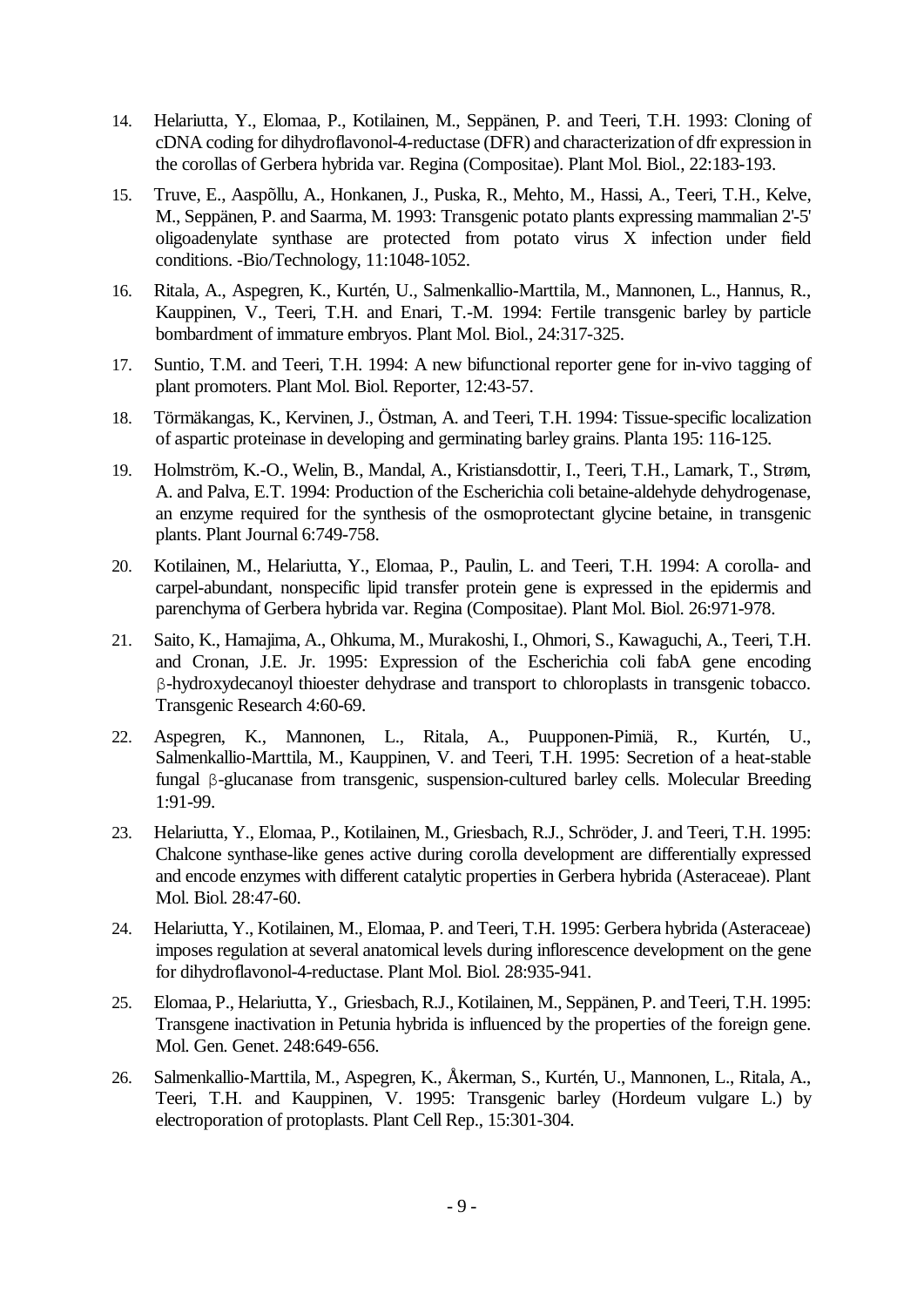- 27. Elomaa, P., Helariutta, Y., Kotilainen, M. and Teeri, T.H. 1996: Transformation of antisense constructs of the chalcone synthase gene superfamily into Gerbera hybrida: differential effect on the expression of family members. Molecular Breeding, 2:41-50.
- 28. Truve, E., Nigul, L., Teeri, T.H. and Kelve, M. 1996: The effects of 2-5A on protein synthesis in wheat germ extracts and tobacco protoplasts. Nucleos. Nucleot., 15:1097-1111.
- 29. Helariutta, Y., Kotilainen, M., Elomaa, P., Kalkkinen N., Bremer, K., Teeri, T.H. and Albert, V. 1996: Duplication and functional divergence in the chalcone synthase gene family of Asteraceae: evolution with substrate change and catalytic simplification. Proc. Natl. Acad. Sci. U.S.A., 93:9033-9038.
- 30. Kervinen, T., Peltonen, S., Utriainen, M., Kangasjärvi, J., Teeri, T.H. and Karjalainen, R. 1997. Cloning and characterization of cDNA clones encoding phenylalanine ammonia-lyase in barley. Plant Science, 123:143-150.
- 31. Kervinen, T., Peltonen, S., Teeri, T.H. and Karjalainen, R. 1998: Differential expression of phenylalanine ammonia-lyase genes in barley induced by fungal infection or elicitors. New Phytol., 139:293-300.
- 32. Elomaa, P., Mehto, M., Kotilainen, M., Helariutta, Y., Nevalainen, L. and Teeri, T.H. 1998: A bHLH transcription factor mediates organ-, region- and flower type specific signals on dihydroflavonol-4-reductase (dfr) gene expression in the inflorescence of Gerbera hybrida (Asteraceae). Plant J., 16:93-99.
- 33. Eckermann, S., Schröder, G., Schmidt, J., Strack, D., Edrada, R.A., Helariutta, Y., Elomaa, P., Kotilainen, M., Kilpeläinen, I., Proksch, P., Teeri, T.H. and Schröder, J. 1998: New pathway to polyketides in plants. Nature, 396:387-390.
- 34. Yu, D., Kotilainen. M., Pöllänen, E., Mehto, M., Elomaa, P., Helariutta, Y., Albert, V.A. and Teeri, T.H. 1999: Organ identity genes and modified patterns of flower development in Gerbera hybrida (Asteraceae). Plant J., 17:51-62.
- 35. Jouhikainen, K., Lindgren, L., Jokelainen, T., Hiltunen, R., Teeri, T.H. and Oksman-Caldentey, K.-M. 1999: Enhancement of scopolamine production in Hyscyamus muticus L. hairy root cultures by genetic engineering. Planta, 208:545-551.
- 36. Kotilainen, M., Helariutta, Y., Mehto, M., Pöllänen, E., Albert, V.A., Elomaa, P. and Teeri, T.H. 1999: GEG participates in the regulation of cell and organ shape during corolla and carpel development in Gerbera hybrida. Plant Cell, 11:1093-1104.
- 37. Helenius, E., Boije, M., Niklander-Teeri, V., Palva, E.T. and Teeri, T.H. 2000: Gene delivery into intact plants using the Helios(TM) gene gun. Plant Mol. Biol. Reporter, 18:287a-287l.
- 38. Kotilainen, M., Elomaa, P., Uimari, A., Albert, V., Yu, D., and Teeri, T.H. 2000: GRCD1, an AGL2-like MADS box gene, participates in the C function during stamen development in Gerbera hybrida. Plant Cell, 12:1893-1902.
- 39. Törmäkangas, K., Hadlington, J.L., Pimpl, P., Hillmer, S., Brandizzi, F., Teeri, T.H. and Denecke, J. 2001: A vacuolar sorting domain may also influence the way in which proteins leave the endoplasmic reticulum. Plant Cell, 13:2021-2032.
- 40. Gustafsson, M., Kärkönen,A., Simola, L., Teeri, T.H., Sipilä, J., Kilpeläinen, I. and Brunow, G. 2001: β-Fluoro-coniferyl alcohol does not inhibit lignin biosynthesis in suspension cultures of Picea abies. Phytochemistry, 58:243-248.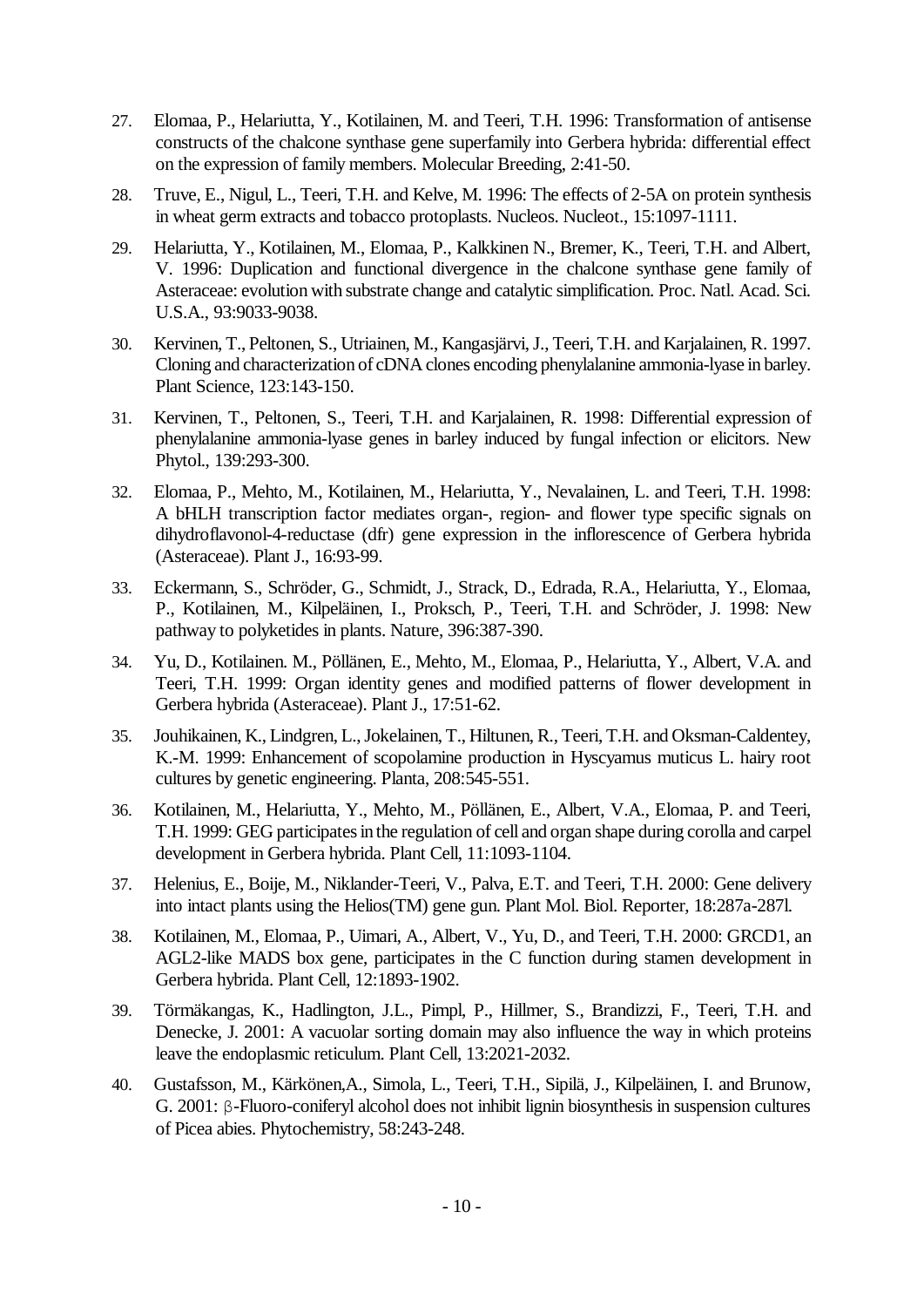- 41. Kärkönen, A., Koutaniemi, S., Mustonen, M., Syrjänen, K., Brunow, G., Kilpeläinen, I., Teeri, T.H. and Simola, L.K. 2002: Lignification related enzymes in Picea abies suspension cultures. Phys. Plantarum, 114:343-353.
- 42. Nuutila, A.M., Ritala, A., Salmenkallio-Marttila, M., Aspegren, K., Aikasalo, R., Kurtén, U., Tammisola, J., Teeri, T.H., Mannonen, L. and Kauppinen, V. 2002: Improvement of malting quality of barley by complementing the malt enzyme spectrum. Phytochemistry Reviews 1:135-140.
- 43. Hirsikorpi, M., Kämäräinen, T., Teeri, T. and Hohtola, A. 2002: Agrobacterium-mediated transformation of round leaved sundew (Drosera rotundifolia L.). Plant Science, 162:537-542.
- 44. Yrjönen, T., Vuorela, P., Klika, K.D., Pihlaja, K., Teeri, T.H. and Vuorela, H. 2002: Application of centrifugal force to the extraction and separation of parasorboside and gerberin from Gerbera hybrida. Phytochemical Analysis, 13:349-353
- 45. Martens, S., Teeri, T. and Forkmann, G. 2002: Heterologous expression of dihydroflavonol 4-reductases from various plants. FEBS Lett. 531: 453-458.
- 46. Moyano, E., Jouhikainen, K., Tammela, P., Palazón, J., Cusidó, R.M., Piñol, M.T., Teeri, T.H. and Oksman-Caldentey, K.-M. 2003: Effect of pmt gene overexpression on tropane alkaloid production in transformed root cultures of Datura metel and Hyoscyamus muticus. J. Exp. Botany, 54:203-211.
- 47. Kukkola, E.M., Koutaniemi, S., Gustafsson, M., Karhunen, P., Ruel, K., Lundell, T.K., Saranpää, P., Brunow, G., Teeri, T.H. and Fagerstedt K.V. 2003: Localisation of dibenzodioxocin substructures in lignifying Norway spruce xylem by transmission electron microscopy-immunogold labeling. Planta, 217:229-237.
- 48. Elomaa, P., Uimari, A., Mehto, M., Albert, V.A., Laitinen, R.A.E. and Teeri, T.H. 2003: Activation of anthocyanin biosynthesis in Gerbera hybrida (Asteraceae) suggests conserved protein-protein and protein-promoter interactions between the anciently diverged monocots and eudicots. Plant Phys., 133:1831-1842.
- 49. Yu., D., Guolan, W., Ying, S., and Teeri, T.H. 2003. Transformation of soybean with floral regulatory gene gaga1. Soybean Science, 22: 79-82.
- 50. Kukkola, E.M., Koutaniemi, S., Pöllänen, E., Gustafsson, M., Karhunen, P., Lundell, T.K., Saranpää, P., Kilpeläinen, I., Teeri, T.H. and Fagerstedt, K.V. 2004: The dibenzodioxocin lignin substructure is abundant in inner part of the secondary wall in Norway spruce and silver birch xylem. Planta, 218:497-500.
- 51. Seppänen, S.-K., Syrjälä, L., von Weissenberg, K., Teeri, T.H., Paajanen, L. and Pappinen, A. 2004: Antifungal activity of stilbenes in in vitro bioassays and in transgenic Populus expressing a pinosylvin synthase encoding gene. Plant Cell Rep., 22:584-593.
- 52. Joensuu, J.J., Kotiaho, M., Riipi, T., Snoeck, V, Palva, E.T., Teeri, T.H., Lång, H., Cox, E., Goddeeris, B.M. and Niklander-Teeri, V. 2004: Fimbrial subunit protein FaeG expressed in transgenic tobacco inhibits the binding of F4ac enterotoxigenic Escherichia coli to porcine enterocytes. Transgenic Research, 13:259-298.
- 53. Uimari, A., Kotilainen, M., Elomaa, P., Yu, D., Albert, V.A. and Teeri, T.H. 2004: Integration of reproductive meristem fates by a SEPALLATA-like MADS box gene. Proc. Natl. Acad. Sci. U.S.A., 101:15817-15822.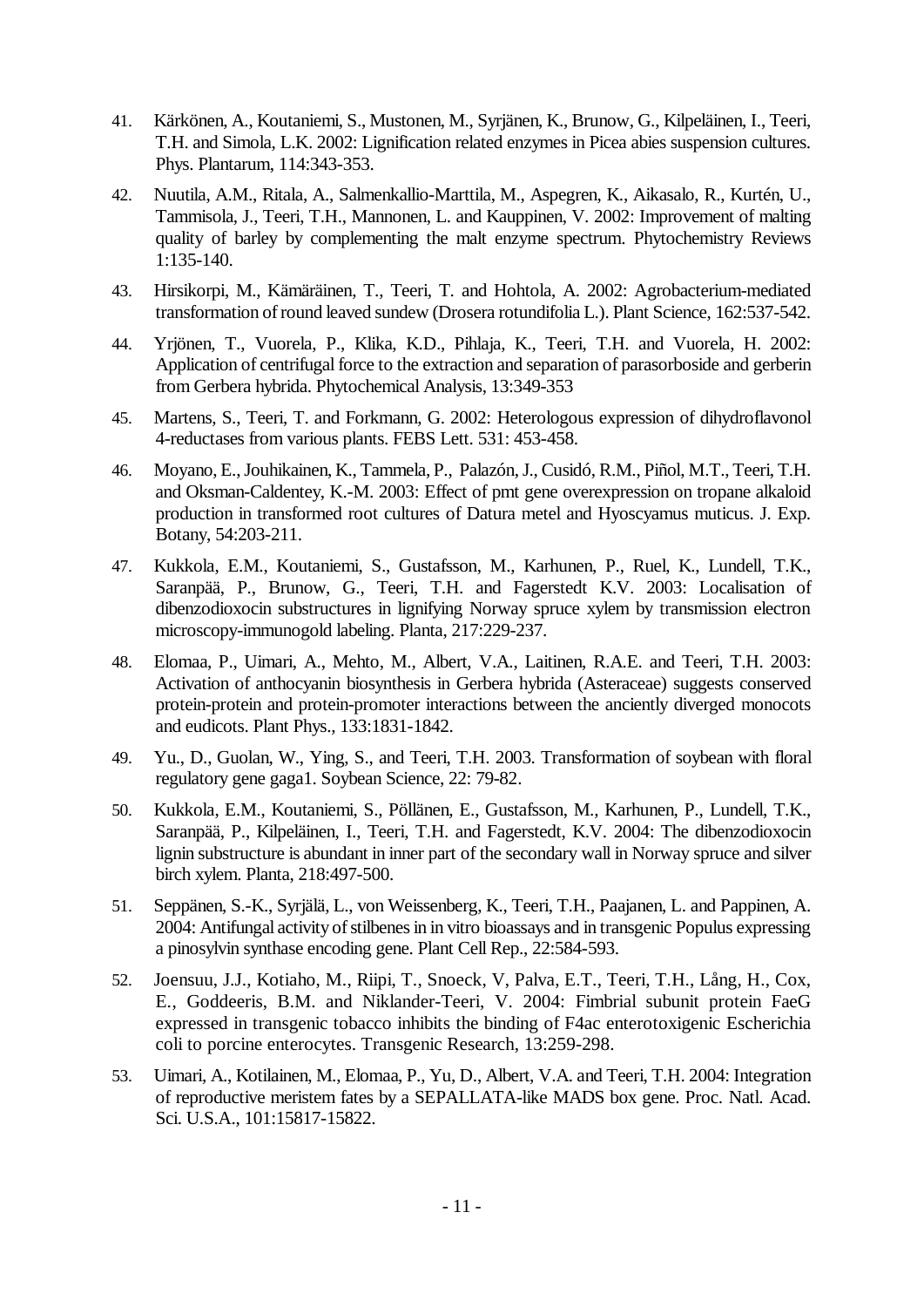- 54. Laitinen, R.A.E, Immanen, J., Auvinen, P., Rudd, S., Alatalo, E., Paulin, L., Ainasoja, M., Kotilainen, M., Koskela, S., Teeri, T.H. and Elomaa, P. 2005: Analysis of the floral transcriptome uncovers new regulators of organ determination and gene families related to flower organ differentiation in Gerbera hybrida (Asteraceae). Genome Res., 15:475-486.
- 55. Koutaniemi, S., Toikka, M.M., Kärkönen, A., Mustonen, M., Lundell, T., Simola, L.K., Kilpeläinen, I.A. and Teeri, T.H. 2005: Characterization of basic p-coumaryl and coniferyl alcohol oxidizing peroxidases from a lignin-forming Picea abies suspension culture. Plant Mol. Biol., 58:141-157.
- 56. Joensuu. J.J., Verdonck, F., Ehrström, A., Peltola, M., Siljander-Rasi, H., Nuutila, A.M., Oksman-Caldentey, K.-M., Teeri, T.H., Cox, E., Goddeeris, B.M., Niklander-Teeri, V. 2006: F4 (K88) fimbrial adhesin FaeG expressed in alfalfa reduces F4+ enterotoxigenic *Escherichia coli* excretion in weaned piglets. Vaccine 24, 2387-2394.
- 57. Joensuu, J.J., Kotiaho, M., Teeri, T.H., Valmu, L., Nuutila, A.M., Oksman-Caldentey, K.-M. and Niklander-Teeri, V. 2006: Glycosylated F4 (K88) fimbrial adhesin FaeG expressed in barley endosperm induces ETEC-neutralizing antibodies in mice. Transgenic Res., 15:359-373.
- 58. Laitinen, R.A.E., Broholm, S., Albert, V.A., Teeri, T.H. and Elomaa, P. 2006: Patterns of MADS-box gene expression mark flower-type development in Gerbera hybrida (Asteraceae). BMC Plant Biology, 6:11.
- 59. Marjamaa, K., Hildén, K., Kukkola, E., Lehtonen, M., Holkeri, H., Haapaniemi, P., Koutaniemi, S., Teeri, T.H., Fagerstedt, K. and Lundell, T. 2006: Cloning, characterization and localization of three novel class III peroxidases in lignifying xylem of Norway spruce (Picea abies). Plant Mol. Biol., 61:719-732.
- 60. Teeri, T.H., Elomaa, P., Kotilainen, M and Albert, V.A. 2006: Mining plant diversity: Gerbera as a model system for plant developmental and biosynthetic research. BioEssays, 28:756-767.
- 61. Teeri, T.H., Uimari, A., Kotilainen, M., Laitinen, R.A.E., Help, H., Elomaa, P. and Albert, V.A. 2006: Reproductive meristem fates in *Gerbera*. J. Exp. Bot., 57:3445-3455.
- 62. Seppänen, S.-K., Pasonen, H.-L., Vauramo, S., Vahala, J., Toikka, M., Kilpeläinen, I., Setälä, H., Teeri, T.H., Timonen, S., and Pappinen A. 2007: Decomposition of leaf litter and mycorrhiza forming ability of silver birch with genetically modified lignin biosynthesis pathway. Appl. Soil Ecol., 36:100-106.
- 63. Laitinen, R.A.E., Pöllänen, E., Teeri, T.H., Elomaa, P. and Kotilainen, M. 2007: Transcriptional analysis of petal organogenesis in *Gerbera hybrida*. Planta, 226:347-360.
- 64. Toikkanen, J.H., Niku-Paavola, M.-L., Bailey, M., Immanen, J., Rintala, E., Elomaa, P., Helariutta, Y., Teeri, T.H. and Fagerström, R. 2007: Expression of xyloglucan endotransglycosylases of *Gerbera hybrida* and *Betula pendula* in *Pichia pastoris*. Journal of Biotechnology, 130:161-170.
- 65. Koutaniemi, S., Warinowski, T., Kärkönen, A., Alatalo, E., Fossdal, C.G., Saranpää, P., Laakso, T., Fagerstedt, K.V., Simola, L.K., Paulin, L., Rudd, S. and Teeri, T.H. 2007: Expression profiling of the lignin biosynthetic pathway in Norway spruce using EST sequencing and quantitative real-time RT-PCR. Plant Mol. Biol., 65:311-328.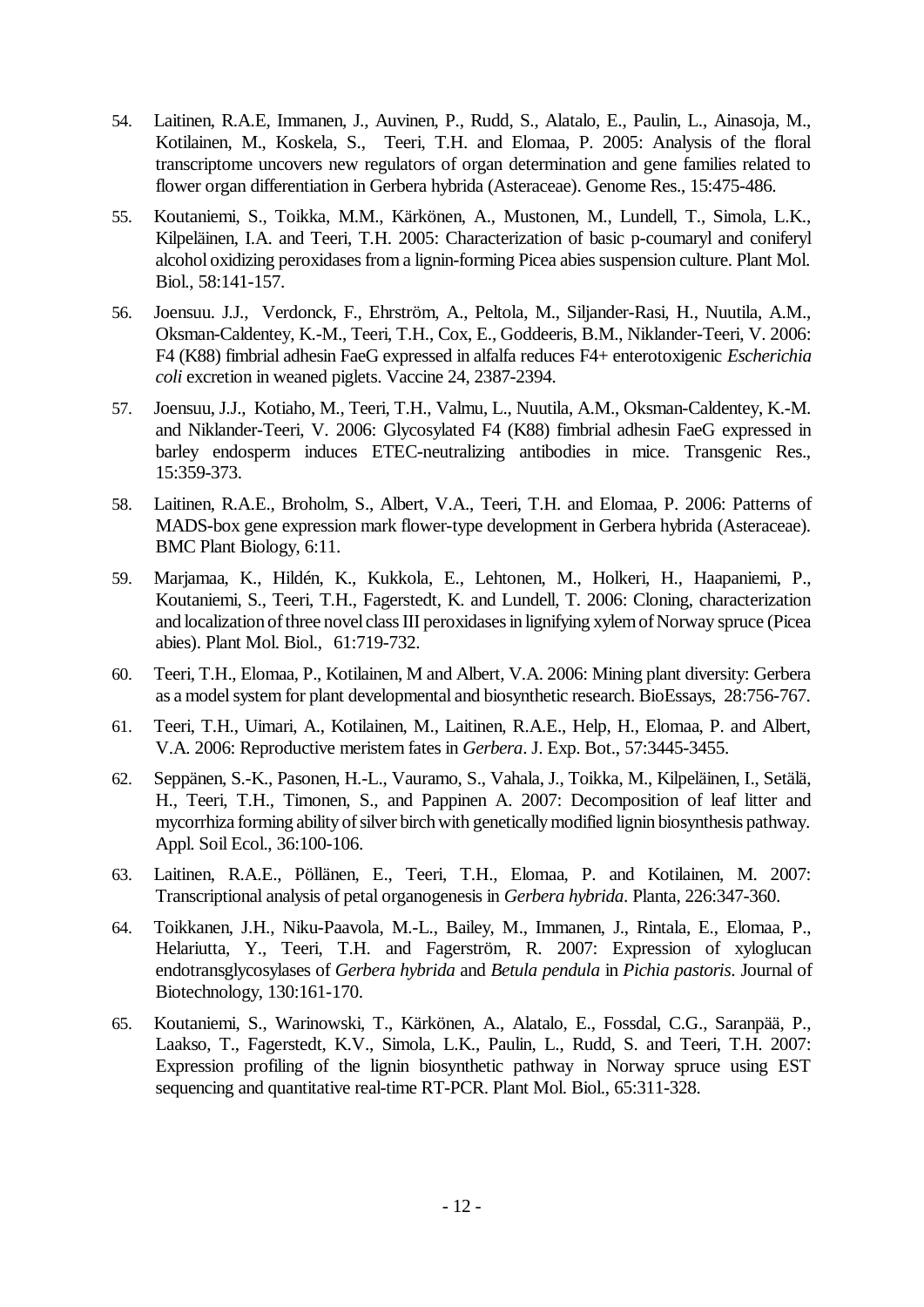- 66. Ainasoja, M.M., Pohjala, L.L., Tammela, P.S.M., Somervuo, P.J., Vuorela, P.M. and Teeri, T.H. 2008: Comparison of transgenic *Gerbera hybrida* lines and traditional varieties shows no differences in cytotoxicity or metabolic fingerprints. Transgenic Res., 17:793-803.
- 67. Broholm, S.K., Tähtiharju, S., Laitinen, R.A.E., Albert, V.A., Teeri, T.H. and Elomaa, P. 2008: A TCP domain transcription factor controls flower type specification along the radial axis of the *Gerbera* (Asteraceae) inflorescence. Proc. Natl. Acad. Sci. U.S.A., 105:9117-9122.
- 68. Laitinen, R.A., Ainasoja, M., Broholm, S.K., Teeri, T.H. and Elomaa, P. 2008: Identification of target genes for a MYB-type anthocyanin regulator in *Gerbera hybrida*. J. Exp. Bot., 59:3691-3703.
- 69. Fallarero, A., Ainasoja, M., Sandberg, M., Teeri, T.H. and Vuorela, P. 2009: GT1-7 cell- based cytoxicity screening assay on 96-well microplates as a platform for the safety assessment of genetically modified *Gerbera hybrida* assays. Drug and Chemical Toxicology, 32:120-127.
- 70. Kärkönen, A., Warinowski, T., Teeri, T.H., Simola, L.K. and Fry, S.C. 2009: On the mechanism of apoplastic  $H_2O_2$  production during lignin formation and elicitation in cultured spruce cells – peroxidases after elicitation. Planta, 230:553-567.
- 71. Broholm, S.K., Pöllänen, E., Ruokolainen, S., Tähtiharju, S., Kotilainen, M., Albert, V.A., Elomaa, P. and Teeri, T.H. 2010: Functional characterization of B class MADS-box transcription factors in *Gerbera hybrida*. J. Exp. Bot. 61:75-85.
- 72. Ruokolainen,S., Ng, Y.P., Broholm, S.K., Albert, V.A., Elomaa, P. and Teeri, T.H. 2010: Characterization of *SQUAMOSA*-like genes in *Gerbera hybrida*, including one involved in reproductive transition. BMC Plant Biology, 10:128. doi: 10.1186/1471-2229-10-128
- 73. Ruokolainen, S., Ng, Y.P., Albert, V.A., Elomaa, P. and Teeri, T.H. 2010: Large scale interaction analysis predicts that the *Gerbera hybrida* floral E function is provided both by general and specialized proteins. BMC Plant Biology, 10:129. doi: 10.1186/1471-2229-10-129
- 74. Koskela, S., Söderholm, P., Ainasoja, M., Wennberg, T., Klika, K.D., Ovcharenko, V.V., Kylänlahti, I., Auerma, T., Yli-Kauhaluoma, J., Pihlaja, K., Vuorela, P. and Teeri, T.H. 2011: Polyketide derivatives active against *Botrytis cinerea* in *Gerbera hybrida*. Planta, 233: 37-48.
- 75. Ruokolainen, S., Ng, Y.P., Albert, V.A., Elomaa, P. and Teeri, T.H. 2011: Overexpression of *Gerbera hybrida At-SOC1-like1* gene *Gh-SOC1* leads to floral organ identity deterioration. Annals of Botany, 107: 1491-1499.
- 76. Tähtiharju, S., Rijpkema, A.S., Vetterli, A., Albert, V.A., Teeri, T.H. and Elomaa, P. 2012: Evolution and diversification of *CYC/TB1* gene family in Asteraceae – a comparative study in gerbera (Mutisieae) and sunflower (Heliantheae). Mol. Biol. Evol., 29: 1155-1166.
- 77. Deng, X., Elomaa, P., Nguyen, C.X., Hytönen, T., Valkonen, J.P.T. and Teeri, T.H. 2012: Virus-induced gene silencing for Asteraceae – a reverse genetics approach for functional genomics in *Gerbera hybrida*. Plant Biotech. J. 10: 970-978.
- 78. Deng, X., Kelloniemi, J., Haikonen, T., Vuorinen, A.L., Elomaa, P., Teeri, T.H. and Valkonen, J.P.T 2013: Modification of *Tobacco rattle virus* RNA1 to serve as a VIGS vector reveals that the 29K protein is an RNA silencing suppressor of the virus. Mol. Plant-Microbe Interact., 5: 503-514.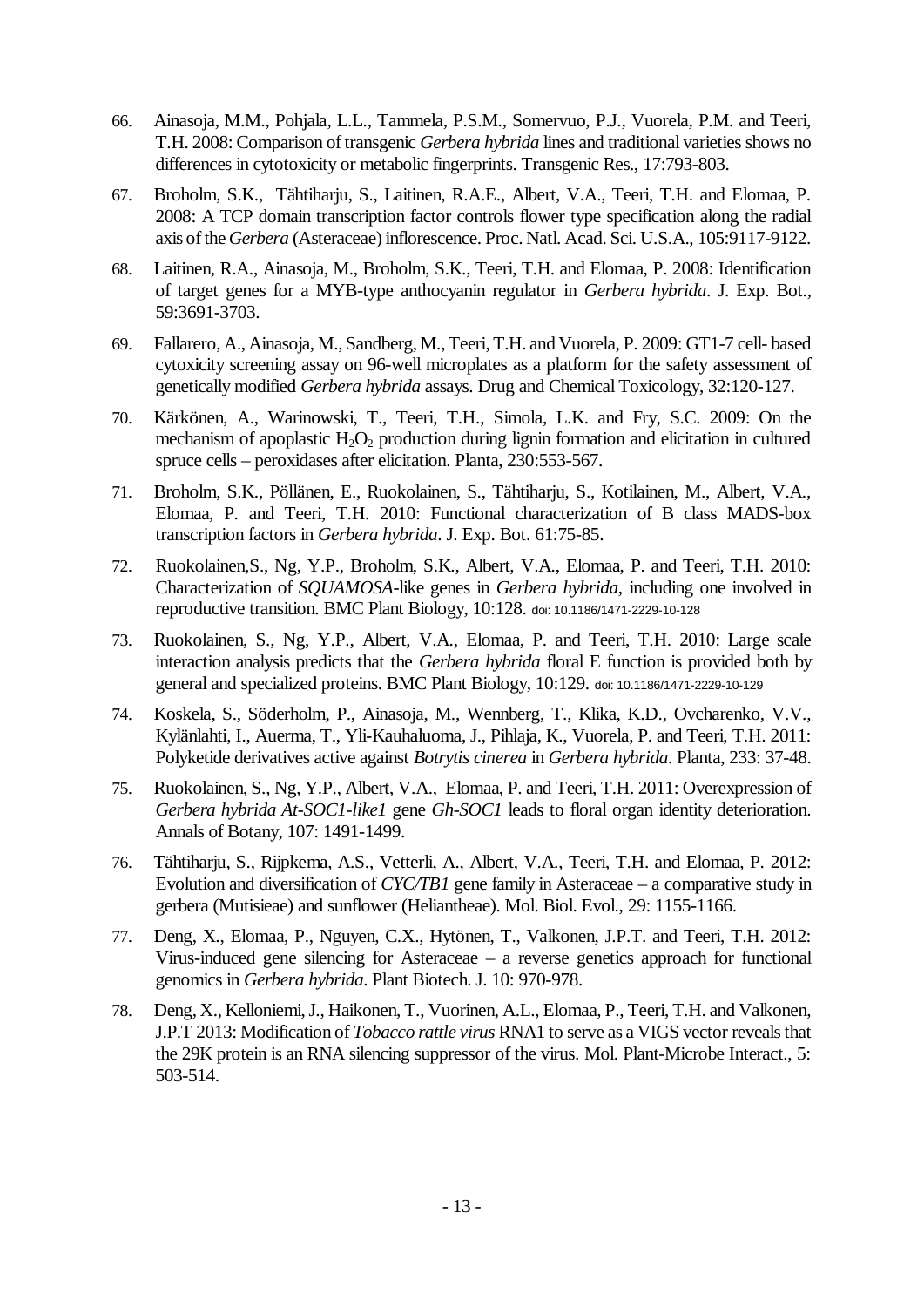- 79. Kok, E., Pedersen, J., Onori, R., Sowa, S., Schauzu, M., De Schrijver, A. and Teeri, T.H. 2014: Plants with stacked with stacked genetically modified events: to assess or not to assess? Trends in Biotechnology, 32:70-73.
- 80. Deng, X., Bashandy, H., Ainasoja, M., Kontturi, J., Pietiäinen, M., Laitinen, R.A.E. Albert, V.A., Valkonen, J.P.T., Elomaa, P. and Teeri, T.H. 2014: Functional diversification of duplicated chalcone synthase genes in anthocyanin biosynthesis of *Gerbera hybrida*. New Phytologist, 201:1469-1483. doi: 10.1111/nph.12610
- 81. Juntheikki-Palovaara, I., Tähtiharju, S., Lan, T., Broholm, S.K., Rijpkema, A.S., Ruonala, R., Kale, L., Albert, V.A., Teeri, T.H. and Elomaa, P. 2014: Functional diversification of duplicated CYC2 clade genes in regulation of inflorescence development in *Gerbera hybrida* (Asteraceae). Plant J., 79: 783-796.
- 82. Koutaniemi, S., Malmberg, H.A., Simola, L.K., Teeri, T.H. and Kärkönen, A. 2015: Norway spruce (*Picea abies*) laccases; characterisation of a laccase in a lignin-forming tissue culture. Journal of Integrative Plant Biology, 57: 341-348.
- 83. Väisänen, E.E., Smeds, A., Fagerstedt, K.V., Teeri, T.H., Willför, S.M. and Kärkönen, A. 2015: Coniferyl alcohol hinders the growth of tobacco BY-2 cells and *Nicotiana benthamiana* seedlings. Planta, 242: 747-760.
- 84. Bashandy, H., Pietiäinen, M., Carvalho, E., Lim, K.-J., Elomaa, P., Martens, S. and Teeri, T.H. 2015: Anthocyanin biosynthesis in gerbera cultivar 'Estelle' and its acyanic sport 'Ivory'. Planta, 242: 601-611.
- 85. Hotti, H., Seppänen-Laakso, T., Arvas, M., Teeri, T.H. and Rischer, H. 2015: Polyketide synthases from poison hemlock (*Conium maculatum* L.). FEBS Journal, 282: 4141-4156. doi: 10.1111/febs.13410
- 86. Bashandy. H., Jalkanen, S. and Teeri, T.H. 2015: Within leaf variation is the largest source of variation in agroinfiltration of *Nicotiana benthamiana*. Plant Methods 11:47. doi:10.1186/s13007-015-0091-5
- 87. Pietiäinen, M., Kontturi, J., Paasela, T., Deng, X., Ainasoja, M., Nyberg, P., Hotti, H. and Teeri, T.H. 2016: Two polyketide synthases are responsible for 4-hydroxy- 5-methylcoumarin biosynthesis in *Gerbera hybrida*. Plant J. 87: 548-558. doi: 10.1111/tpj.13216
- 88. Zhao, Y., Zhang, T., Broholm, S.K., Tähtiharju, S., Mouhu, K., Albert, V.A., Teeri, T.H. and Elomaa, P. 2016: Co-opting floral meristem identity genes for patterning of the flower-like Asteraceae inflorescence. Plant Phys 172: 248-296. doi:10.1104/pp.16.00779
- 89. Lim, K.-J., Paasela, T., Harju, A., Venäläinen, M., Paulin, L., Auvinen, P., Kärkkäinen, K. and Teeri, T.H. 2016: Developmental changes in Scots pine transcriptome during heartwood formation. Plant Phys 172: 1403-1417. doi: 10.1104/pp.16.01082
- 90. Warinowski, T., Koutaniemi, S., Kärkönen, A., Sundberg, I., Toikka, M., Simola, L.K., Kilpeläinen, I. and Teeri, T.H. 2016: Peroxidases bound to the growing lignin polymer produce natural like extracellular lignin in a cell culture of Norway spruce. Front. Plant Sci. 7:1523. doi: 10.3389/fpls.2016.01523
- 91. Kontturi, J., Osama, R., Deng, X., Bashandy, H., Albert, V.A. and Teeri, T.H. 2017: Functional characterization and expression of GASCL1 and GASCL2, two anther-specific chalcone synthase like enzymes from *Gerbera hybrida*. Phytochemistry 134: 38-45. doi: 10.1016/j.phytochem.2016.11.002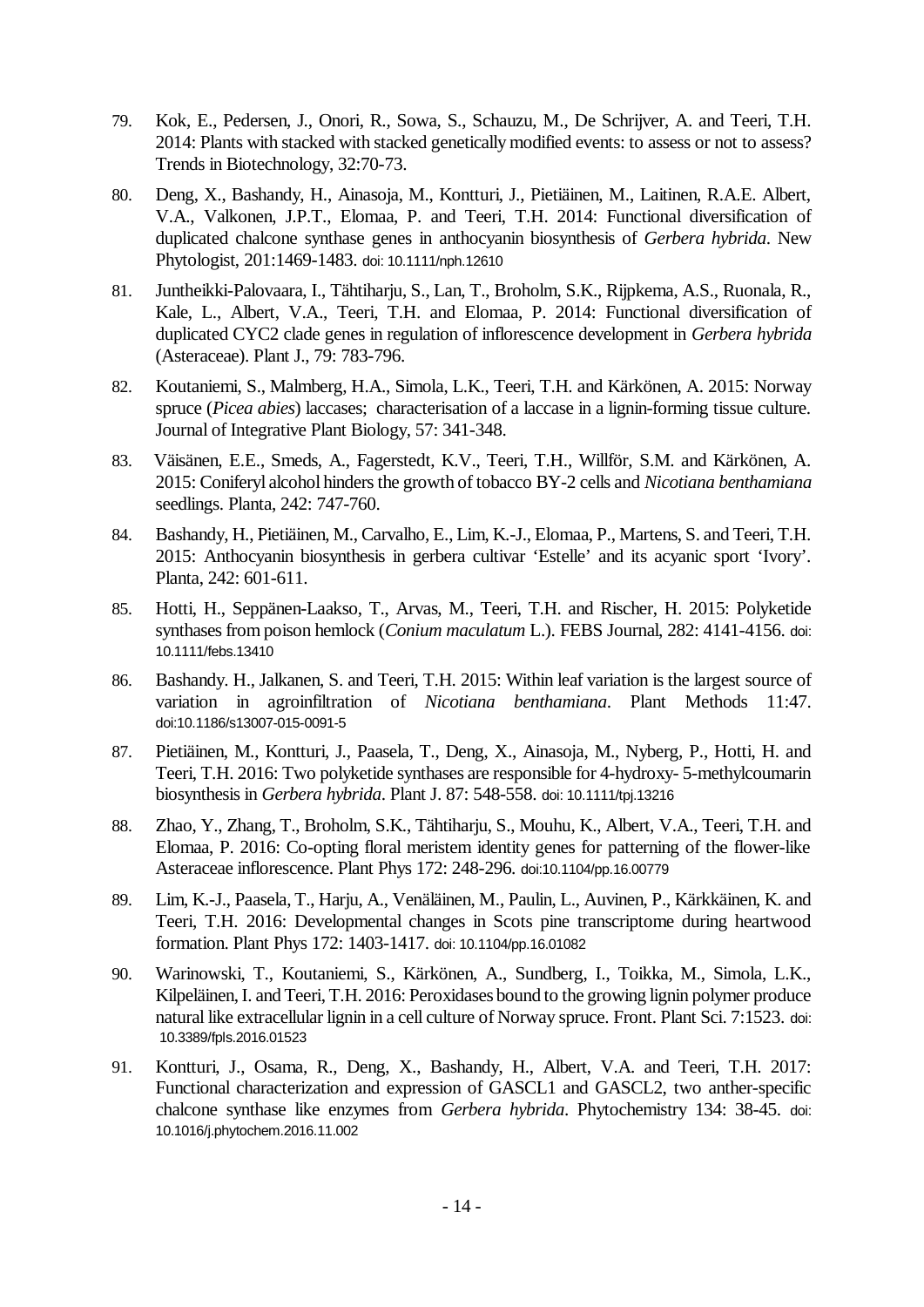- 92. Paasela, T., Lim, K.-J., Pietiäinen, M. and Teeri, T.H. 2017: The *O*-methyltransferase PMT2 mediates methylation of pinosylvin in Scots pine. New Phytologist, 214: 1537-1550. doi: 10.1111/nph.14480
- 93. Salojärvi, J., Smolander, O., Nieminen, K., Rajaraman, S., Mohammadi, O., Safdari, P., Lamminmäki, A., Immanen, J., Lan, T., Tanskanen, J., Rastas, P., Amiryousefi, A., Jayaprakash, B., Kammonen, J., Hagqvist, R., Eswaran, G., Ahonen, V.H., Alonso Serra, J., Asiegbu, F.O., de Dios Barajas-Lopez, J., Blande, D., Blokhina, O., Blomster, T., Broholm, S., Brosché, M., Cui, F., Dardick, C., Ehonen,, S., Elomaa, P., Escamez, S., Fagerstedt, K.V., Fujii, H., Gauthier, A., Gollan, P.J., Halimaa, P., Heino, P., Himanen, K., Hollender,, C., Kangasjärvi, S., Kauppinen, L., Kelleher, C.T., Kontunen-Soppela, S., Koskinen, J.P., Kovalchuk, A., Kärenlampi, S., Kärkönen, A., Lim,, K., Leppälä, J., Macpherson, L., Mikola, J., Mouhu, K., Mähönen,, A., Niinemets, Ü., Oksanen, E., Overmyer, K., Palva, E.T., Pazouki, L., Pennanen, V., Puhakainen, T., Poczai, P., Possen, B.J.H.M., Punkkinen,, M., Rahikainen, M., Rousi, M., Ruonala, R., van der Schoot, C., Shapiguzov, A., Sierla, M., Sipilä, T.P., Sutela, S., Teeri, T.H., Tervahauta, A.I., Vaattovaara, A., Vahala, J., Vetchinnikova, L., Welling,, A., Wrzaczek, M., Xu, E., Paulin, L., Schulman, A.H., Lascoux, M., Albert, V.A., Auvinen, P., Helariutta, Y. and Kangasjärvi, J. 2017: Genome sequencing and population genomic analyses provide insights into the adaptive landscape of Silver birch. Nature Genetics, 49: 904-912. doi:10.1038/ng.3862
- 94. Laitinen, T., Morreel, K., Delhomme, N., Gauthier, A., Schiffthaler, B., Nickolov, K., Brader, G., Lim, K.J., Teeri, T.H., Street, N.R., Boerjan, W.A. and Kärkönen, A. 2017. A key role for apoplastic  $H_2O_2$  in Norway spruce phenolic metabolism. Plant Phys., 174: 1449-1475. doi:10.1104/pp.17.00085
- 95. Bashandy, H. and Teeri, T.H. 2017. Genetically engineered orange petunias on the market. Planta, 246: 277-280. doi:10.1007/s00425-017-2722-8
- 96. Zhang, T., Zhao, Y., Inka Juntheikki, I., Mouhu, K., Broholm, S.K., Rijpkema, A.S., Kins, L., Lan, T. Albert, V.A., Teeri, T.H. and Elomaa. P. 2017. Dissecting functions of SEPALLATA-like MADS box genes in patterning of the pseudanthial inflorescence of *Gerbera hybrida*. New Phytologist, 216: 939-954. doi: 10.1111/nph.14707
- 97. Jaber, E., Kovalchuk, A., Raffaello, T., Keriö, S., Teeri, T. and Asiegbu, F.O. 2017: A gene encoding Scots pine antimicrobial protein Sp-AMP2 (PR-19) confers increased tolerance against *Botrytis cinerea* in transgenic tobacco. Forests, 9: 10.
- 98. Eriksson, D., Brinch-Pedersen, H., Chawade, A., Holme, I.B., Hvoslef-Eide, T.A.K., Ritala, A., Teeri, T.H. and Thorstensen, T. 2018. Scandinavian perspectives on plant gene technology: applications, policies and progress. Phys. Plantarum, 162: 219-238.

#### **Books, book chapters, proceedings etc.:**

- 1. Lokki, J., Saura, A. and Teeri, T. 1981: A genetical theory of original sin. Eidema 1:68-69.
- 2. Teeri, T., Saura, A. and Lokki, J. 1984: Chloroplast DNA from Calamagrostis species by selective lysis of organelles. Hereditas, 101:123-126.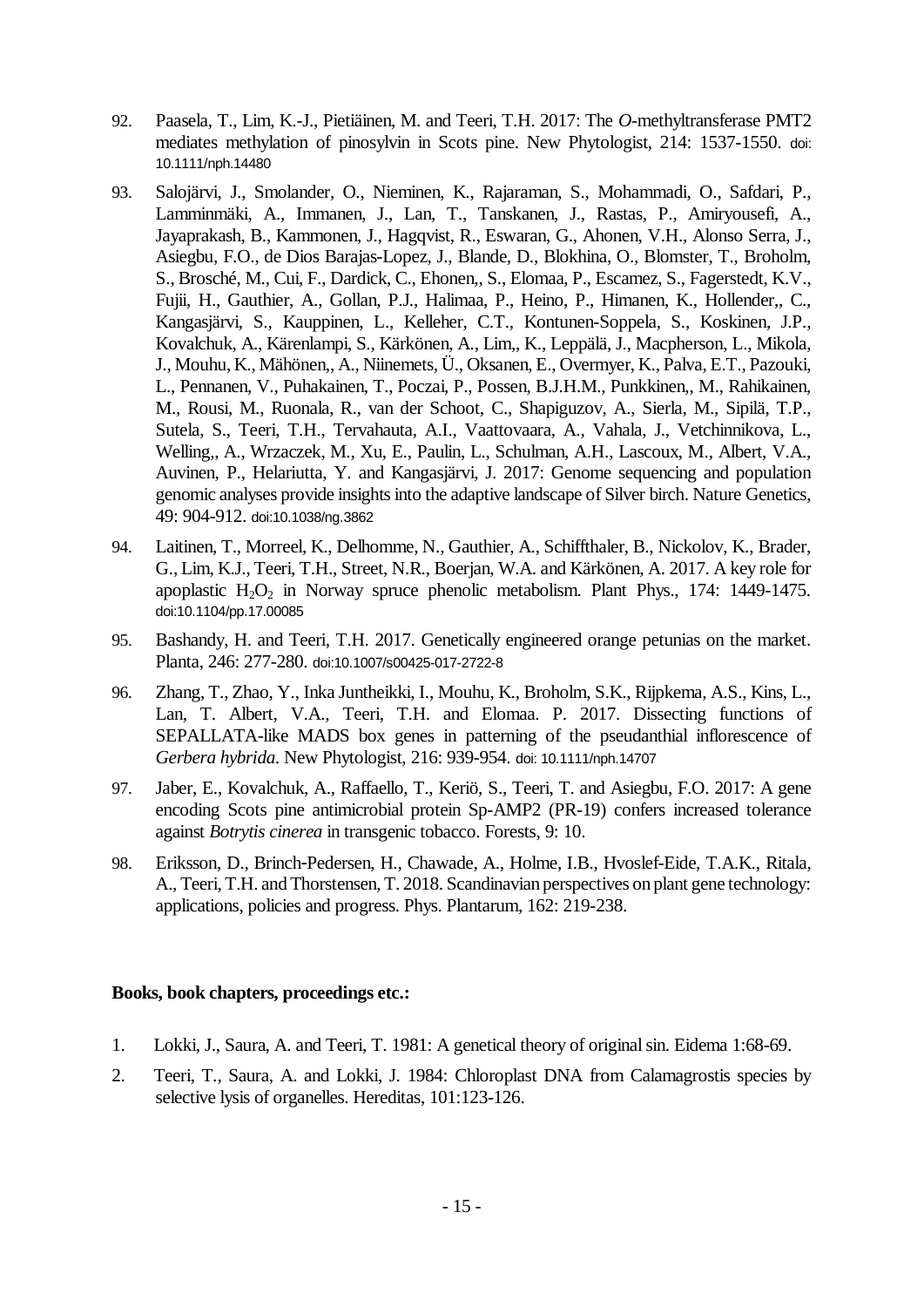- 3. Linden, H. and Teeri, T. 1985: Genetic differentiation in the capercaillie, Tetrao urogallus, populations. Hereditas, 102:297-299.
- 4. Herrera-Estrella, L., Teeri, T.H. and Simpson, J. 1988: Use of reporter genes to study gene expression in plant cells. -In: Plant Molecular Biology, Manual (Gelvin, S.B. and Schilperoort, R.A., eds.), pp. PMAN-B1/1-22. Kluwer Academic Publishers, Dordrecht.
- 5. Teeri, T.H. 1988: The study of gene regulation and protein targeting in plant cells using gene fusion techniques. Ph.D. thesis, University of Helsinki, Helsinki, 88 pp.
- 6. Teeri, T.H., Lehväslaiho, H., Franck, M., Uotila, J., Heino, P., Palva, E.T., Van Montagu, M. and Herrera-Estrella, L. 1989: Regulated expression of lacZ gene fusions in tobacco. In: Primary and Secondary Metabolism of Plant Cell Cultures II (Kurz, W.G.W, ed.), pp. 274-280. Springer-Verlag, Heidelberg.
- 7. Salmenkallio, M., Teeri, T.H., Patel, G., Aspegren, K., Silva-Rosales, L., Mannonen, L., Hannus, R. and Kauppinen, V. 1990: Improvement of malting quality of barley. Eur. Brew. Conv. Monograph XV. Symposium on Plant Biotechnology, Helsinki 1989. Nürnberg: European Brewery Convention, pp. 32-35.
- 8. Mannonen, L., Ritala, A., Salmenkallio, M., Aspegren, K., Teeri, T.H. and Kauppinen, V. 1991: Optimization of gene transfer in barley by microprojectile bombardment. In: Barley Genetics VI (Munck, L., ed.), Vol. I, pp. 237-239. 6th Int. Barley Genetics Symp., Helsingborg 22-27 July 1991. Munksgaard International Publishers Ltd., Copenhagen.
- 9. Teeri, T.H. and Herrera-Estrella, L. 1991: The use of lacZ as a reporter gene in plants. -In: Plant Molecular Biology, Manual (Gelvin, S.B. and Schilperoort, R.A., eds.), pp. B15:1-16. Kluwer Academic Publishers, Dordrecht.
- 10. Mannonen, L., Kurtén, U., Ritala, A., Salmenkallio, M., Hannus, R., Aspegren, K., Teeri, T.H. and Kauppinen, V. 1993: Biotechnology for the improvement of malting barley. Proc. 24th Congr. Eur. Brew. Conv., Oslo 1993, pp. 85-93.
- 11. Tuomi, T.-L., Tanskanen, J., Tyynelä, J., Teeri, T.H. and Schulman, A. 1993: Towards in planta modification of startch synthesis. Aspects of Applied Biology 36:93-101.
- 12. Herrera-Estrella, L., León, P., Olsson, O. and Teeri, T.H. 1994: Reporter genes for plants. -In: Plant Molecular Biology Manual (Gelvin, S.B. and Schilperoort, R.A., eds.). Kluwer Academic Publishers, Dordrecht, C2:1-32.
- 13. Mendel, R.R. and Teeri, T.H. 1995: Transformation of cereal crops: Barley, wheat, oat and other small-grain cereal crops. In: Transformation of Plants and Soil Microorganisms (Wang, K., Herrera-Estrella, A. and Van Montagu, M., eds.), pp. 81-98. Cambridge University Press, Cambridge.
- 14. Ritala, A., Aikasalo, R., Aspegren, K., Salmenkallio-Marttila, M., Åkerman, S., Mannonen, L., Kurtén, U., Puupponen-Pimiä, R., Teeri, T.H. and Kauppinen, V. 1995. Transgenic barley by particle bombardment. Inheritance of the transferred gene and characteristics of transgenic barley plants. Euphytica 85:81-88.
- 15. Salmenkallio-Marttila, M., Aspegren, K., Åkerman, S., Kurtén, U., Mannonen, L., Ritala, A., Teeri, T.H. and Kauppinen, V. 1995: Production of transgenic barley plants by electroporation. Proc. 25th Congr. Eur. Brew. Conv., Brussels 1995, pp. 93-100.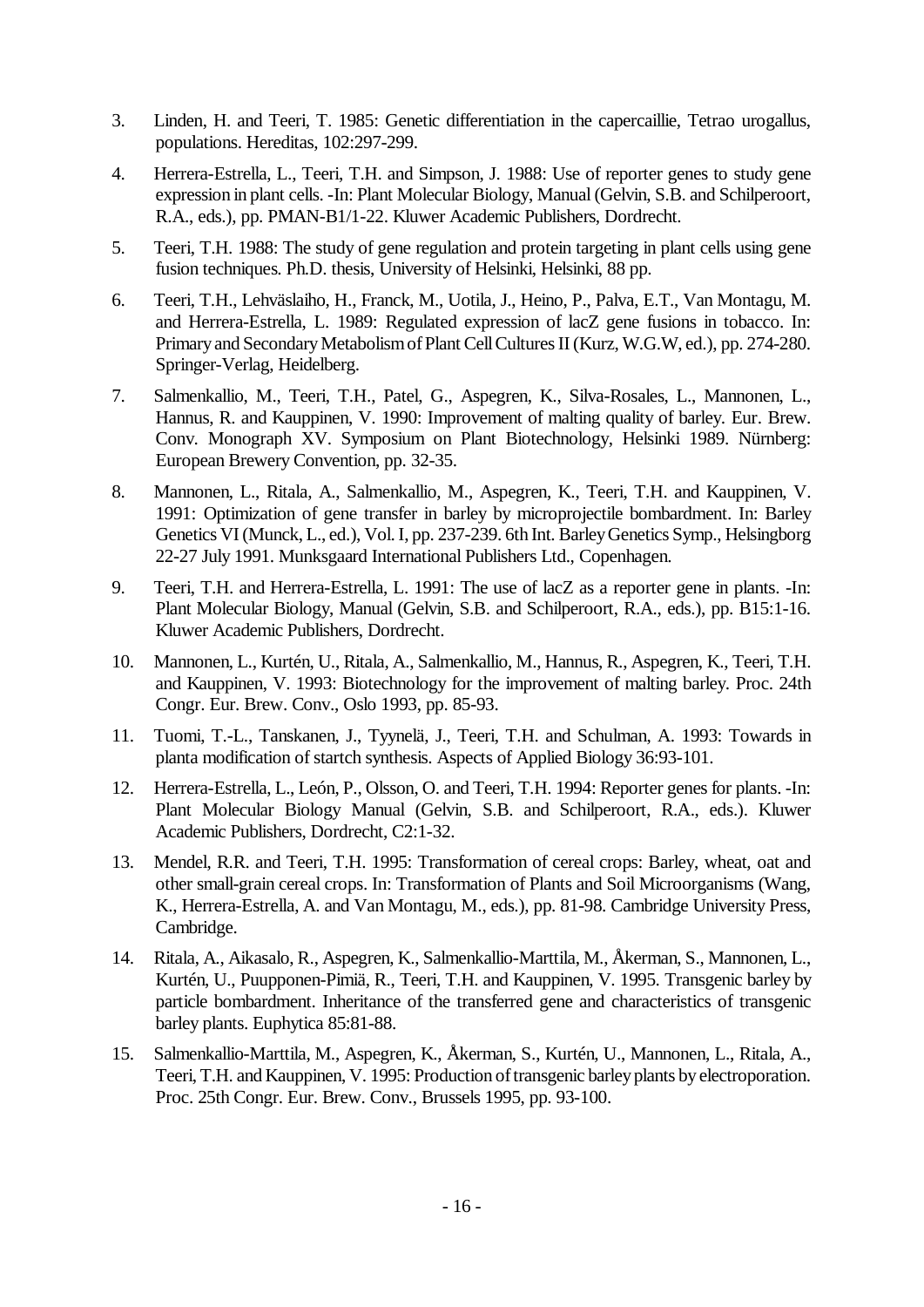- 16. Kervinen, J., Törmäkangas, K., Runeberg-Roos, P., Guruprasad, K., Blundell, T. and Teeri, T.H. 1995: Structure and possible function of aspartic proteinases in barley and other plants. In: Aspartic Proteinases: Structure, Function, Biology, and Biomedical Implications (Takahashi, K., ed.), Plenum Press, New York, pp.241-254.
- 17. Elomaa, P., Helariutta, Y., Kotilainen, M. and Teeri, T. 1995: Molecular analysis of floral organ differentiation in Gerbera hybrida. Acta Horticulturae 420:16-18.
- 18. Aspegren, K., Mannonen, L., Ritala, A. and Teeri, T.H. 1996: Production of fungal, heat-stable β-glucanase in suspension cultures of transgenic barley cells. In: Transgenic Plants: A Production System for Industrial and Pharmaceutical Proteins (Owen, M.R.L. and Pen, J., eds.), John Wiley & Sons Ltd., Chichester, pp. 201-212.
- 19. Mannonen, L., Ritala, A., Nuutila, A.M., Aspegren, K., Puupponen-Pimiä, R., Hemmann, K., Teeri, T.H. and Kauppinen, V. 1996: Genetic modification of malting barley - research and reality. In: Proc. of V Int. Oat Conf. & VII Int. barley Gen. Symp. Vol 2 (Slinkard, A., Scoles, G., and Rossnagel, B., eds.), pp. 423-425.
- 20. Peltonen, S., Kervinen, T., Teeri, T. and Karjalainen, R. 1996: Induction of PAL in barley. Nordisk jordbruksforskning 78(3): 11-12.
- 21. Mannonen, L., Ritala, A., Nuutila, A.M., Aspegren, K., Teeri, T.H. and Kauppinen, V. 1997: Complementation of the malt enzyme spectrum by molecular breeding. Proc. 1st Eur. Symp. Enzymes and Grain Processing, Noordwijkerhout, 2.-4. Dec. 1996. TNO Nutrition and Food Research Institute, Zeist, pp. 231-239.
- 22. Mannonen, L., Ritala, A., Nuutila, A.M., Kurtén, U., Aspegren, K., Teeri, T.H., Aikasalo, R., Tammisola, J. and Kauppinen, V. 1997: Thermotolerant fungal glucanase in malting barley. Proc. 26th Congr. Eur. Brew. Conv., Maastricht, pp. 91-100.
- 23. Mannonen, L., Aspegren, K., Ritala, A., Simola, H. and Teeri, T.H. 1997: Barley as a producer of heterologous protein. In: Methods in Biotechnology, Vol. 3: Recombinant Proteins from Plants: Production and Isolation of Clinically Useful Compounds (Cunningham, C. and Porter, A.J.R., eds.), Humana Press Inc., Totowa, N.J., pp. 11-25.
- 24. Helenius, E., Boije, M., Niklander-Teeri, V., Palva, E.T. and Teeri, T.H. 1999: Optimization of gene delivery into arabidopsis, tobacco and birch using the Helios Gene Gun system. Bio-Rad Bull. 2453:1-6.
- 25. Kotilainen, M., Albert, V.A., Elomaa, P., Helariutta, Y., Koskela, S., Mehto, M., Pöllänen, E., Uimari, A., Yu, D. and Teeri, T.H. 1999: Flower development and secondary metabolism in Gerbera hybrida, an Asteraceae. Flowering Newsletter 28, 20-31.
- 26. Elomaa, P. and Teeri, T.H. 2001: Transgenic Gerbera. In: Biotechnology in Agriculture and Forestry, Vol 48, Transgenic Crops III (Bajaj, Y.P.S., ed.), Springer-Verlag, Berlin, pp.139-154.
- 27. Elomaa, P., Helariutta, Y., Hämäläinen, J., Kotilainen, M., Mehto, M., Pöllänen, E., Uimari, A., Yu, D., Albert, V. and Teeri, T.H. 2001: Flower development in Gerbera hybrida (Asteraceae). Acta Horticulturae 560:145-148.
- 28. Koskela, S., Elomaa, P., Helariutta, Y., Kilpeläinen, I., Harjunää, T., Teeri, T.H., Söderholm, P. and Vuorela, P. 2001: Two bioactive compounds and a novel chalcone synthase-like enzyme identified in Gerbera hybrida. Acta Horticulturae 560:271-273.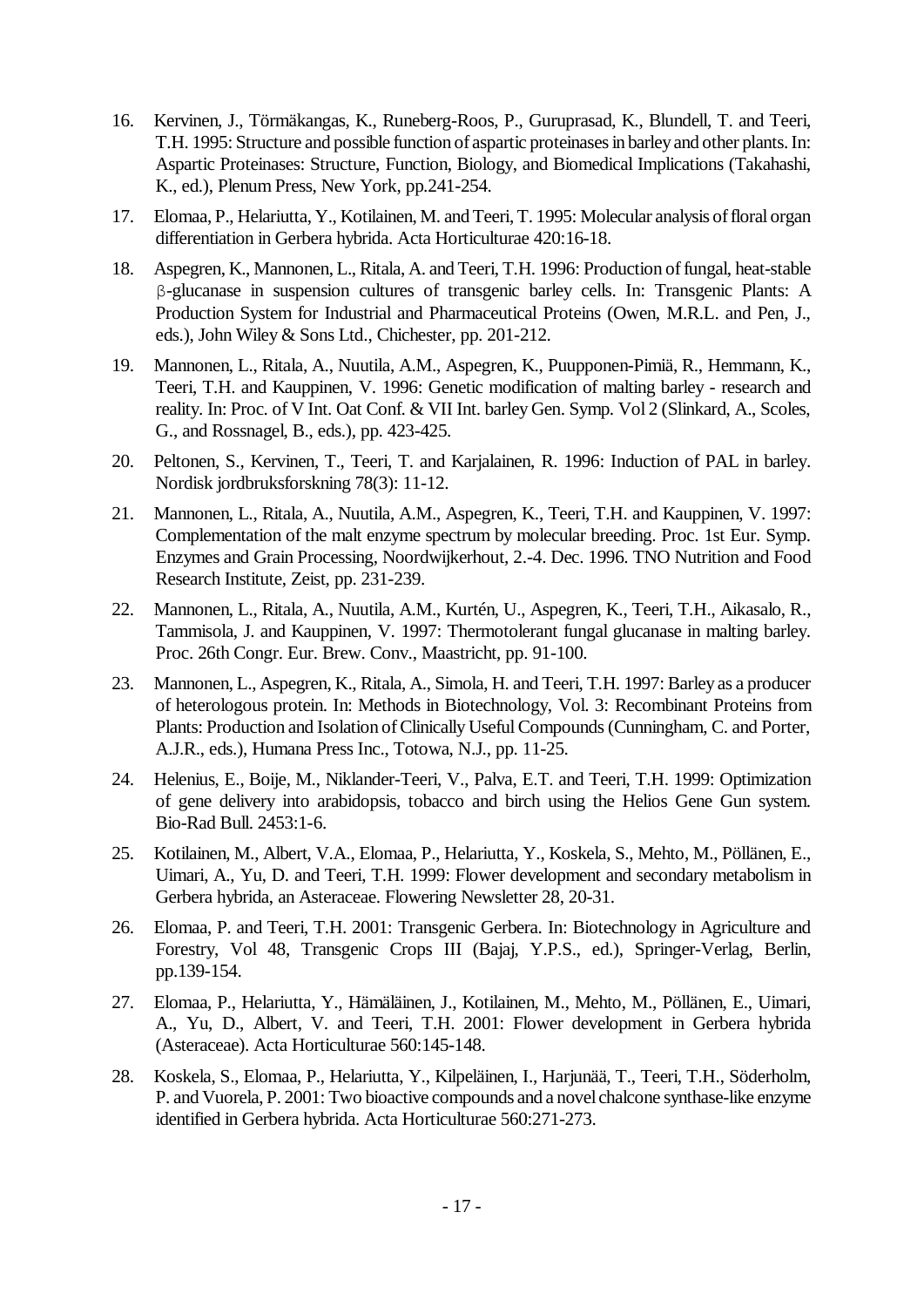- 29. Teeri, T.H., Albert, V.A., Elomaa, P., Hämäläinen, J., Kotilainen, M., Pöllänen, E. and Uimari, A. 2002: Involvement of non-ABC MADS-box genes in determining stamen and carpel identity in Gerbera hybrida (Asteraceae). In: Developmental Genetics and Plant Evolution, (eds Q.C.B. Cronck, R.M. Bateman and J.A. Hawkins), Taylor & Francis, London, pp. 220-232.
- 30. Ritala, A., Nuutila, A.M., Salmenkallio-Marttila, M., Aspegren, K., Aikasalo, R., Kurtén, U., Tammisola, J., Teeri, T.H., Mannonen, L. and Kauppinen, V. 2003: Transgenic barley - from the laboratory to the field. In: Plant Genetic Engineering, Vol. 4 Improvement of Commercial Plants II (eds P.K. Jaiwal and R.P. Singh). Sci-Tech Publishing LLC, Houston, pp. 103-130.
- 31. Teeri, T.H. and Elomaa, P. 2003: Genetic modification, applications/flower color. In: Encyclopedia of Applied Biosciences, Thomas, B., Murphy, D.J. and Murray, B.G. (eds), Elsevier Academic Press, London, pp. 406-413.
- 32. Ritala, A., Teeri, T., Marttila S. and Rasmussen S.K. 2003: Transgenic raw materials in food production - Detection of transgene and heterologous protein levels. Espoo 2003. Nordtest, NT Techn Report 542 65p. NT Project No. 1565-01.
- 33. Kukkola, E.M., Koutaniemi, S., Pöllänen, E., Gustafsson, M., Karhunen, P., Lundell, T.K., Saranpää, P., Brunow, G., Teeri, T.H. and Fagerstedt, K.V. 2004: Immunolocalization of dibenzodioxocin in lignifying Norway spruce xylem using confocal laser scanning and transmission electron microscopy. In: Wood Fibre Cell Walls: Methods to Study their Formation, Structure and Properties, U. Schmitt, P. Ander, J.R. Barnett, A.M.C. Emons, G. Jeronimidis, P. Saranpää and S. Tschegg (eds.), European Union Cost Action E20, pp. 27-36.
- 34. Teeri, T.H., Kotilainen, M., Uimari, A., Ruokolainen, S., Ng, Y.P. Malm, U., Pöllänen, E., Broholm, S., Laitinen, R., Elomaa, P. and Albert, V.A. 2006: Floral developmental genetics of *Gerbera* (Asteraceae). Adv. Bot. Res. 44:323-351.
- 35. Elomaa, P., Joensuu, J.J., Korpelainen, H., Mäkinen, K., Niklander-Teeri, V., Pirhonen, M., Seppänen, M.M., Teeri, T.H. and Valkonen, J.P.T. 2008: Plant biotechnology for deeper understanding, wider use and further development of agricultural and horticultural crops. Agricultural and Food Science 17: 307-324.
- 36. Broholm, S.K., Teeri, T.H. and Elomaa, P. 2014: Molecular control of inflorescence development in Asteraceae. Adv. Bot. Res., 72: 297-333.
- 37. Väisänen, E., Takahashi, J., Jimenez Barboza, L.A., Deng, X., Teeri, T.H., Fagerstedt, K.V., Lüthje, S., Kärkönen, A. 2017: Isolation and purity assessment of membranes from Norway spruce. In: Plant Membrane Proteomics: Methods and Protocols, Hans-Peter Mock et al. (eds.), Methods in Molecular Biology 1696, in press. DOI 10.1007/978-1-4939-7411-5\_2

## **Patent families and patent applications:**

1. Saarma, M., Truve, E., Kelve, M. and Teeri, T.H. : Transgenic plants displaying multiple virus resistance and a process for their production. EP Application 92104676.9, filed 18.3. 1992. Patent Application, Hungary WO 93/19187 (1993). EP application 92920421.2 EP92104676. Brasilian patent application 92/104676.9. US Patent Application no 07/965,343 (1993).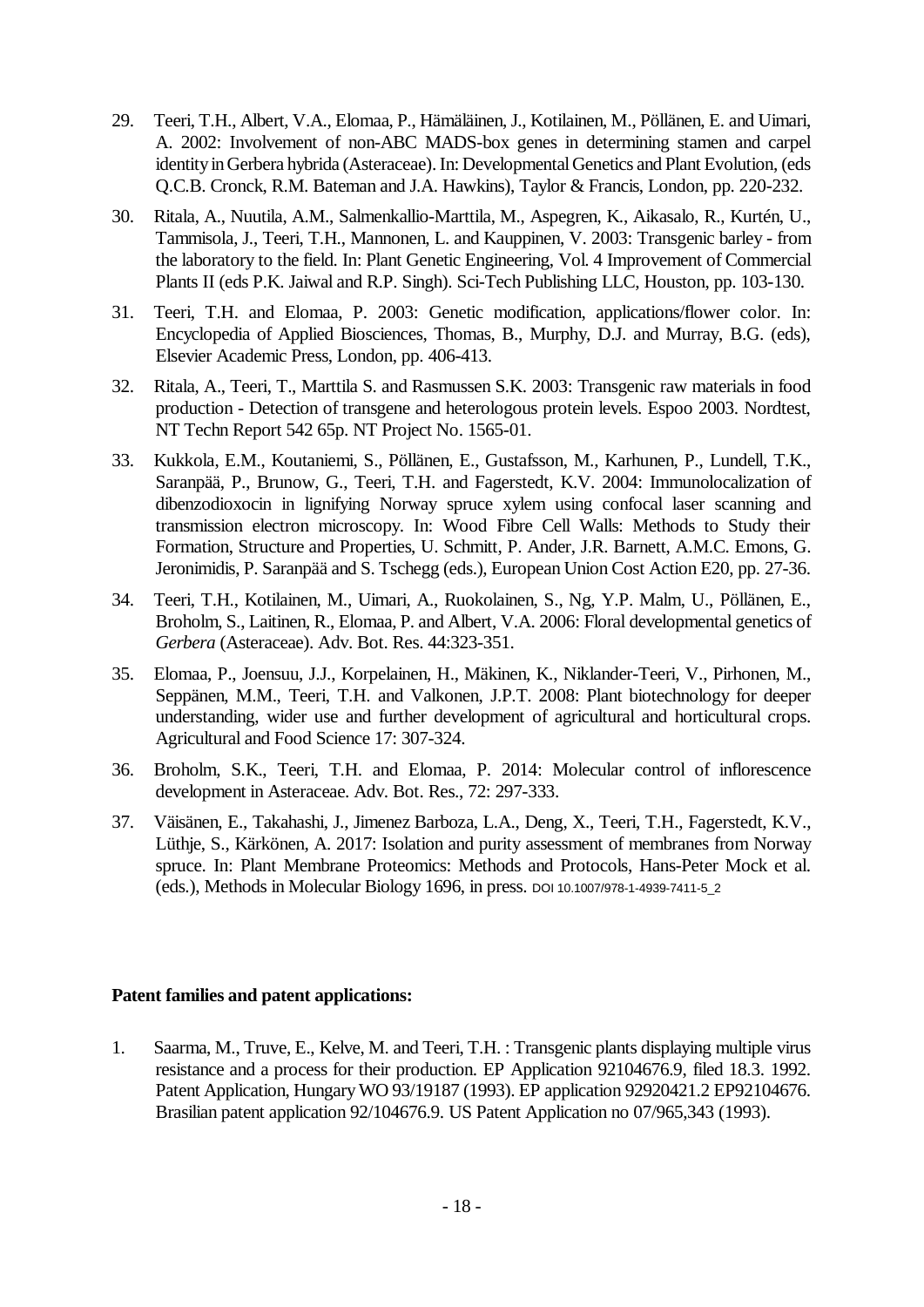- 2. Mannonen, L., Ritala, A., Kurtén, U., Salmenkallio-Marttila, M., Kauppinen, V., Aspegren, K., Teeri, T.H. 1993: Ohran solukkoviljelmät vierasproteiinien tuottajina (Barley Cell Cultures as Producers of Heterologous Proteins). Patent application filed.
- 3. Salmenkallio-Marttila, M., Aspegren, K., Ritala, A., Mannonen, L., Kurtén, U., Puupponen-Pimiä, R., Kauppinen, V. and Teeri, T.H. 1994: Method for the production of transgenic cereals. International patent application PCT/FI94/00365.
- 4. Saarma, M., Truve, E., Kelve, M. and Teeri, T.: Reconstitution of multiple virus resistance in transgenic plants. Austrian patent AU 669130 (1996), US patent 5589625 (1996), EP92920421; pending in 9 countries; granted in USA, Australia,Poland (1996), and in Greece no. 3035873 31.7.2001).
- 5. Oksman-Caldentey, K.-M., Teeri, T.H. and Hiltunen, R. 1997: Enhanced scopolamine production in Hyoscyamus muticus plants and hairy root cultures. Finnish patent application nr 972910.
- 6. Teeri, T.H., Albert, V.A., Elomaa, P., Kotilainen, M., Kilpeläinen, I. and Helariutta, Y. 1998: Biosynthesis of the bioprotecting compounds parasorboside and gerberin in genetically modified organisms. U.S. patent Application No. 29553-00100.
- 7. Teeri, T., Kotilainen, M., Helariutta, Y., Mehto, M., Pöllänen, E. and Elomaa, P. 1999: Methods and gene products for altering the shape of cells and organs in plants. Finnish patent application nr FI991201.
- 8. Teeri, T., Aspegren, A.K., Mäkinen, K. and Saarma, M. 2000: Use of nucleotide sequence for enhancing protein synthesis and expression of proteins. Finnish patent application nr FI20000182. International patent application nr PTC/FO01/00067 (filed 26.1.2001).
- 9. Elomaa, P., Helariutta, Y., Kotilainen, M., Mehto, M., Morgan, A., Reinikainen, T., Ristaniemi, S. and Teeri, T.H. 2000: A promoter to target the expression of a gene in flower petals. Finnish patent application nr FI20001005.

## **Publications in the national forum:**

- 1. Teeri, T., Heino, P. and Palva, T. 1983: Kasvien geenien manipuloinnista. -Teoksessa: Evoluutiosta geenien manipulointiin, Biotiede -83 (Lakovaara, S. ja Laaksonen, P., toim.) s. 75-78.
- 2. Teeri, T., Heino, P. and Palva, T. 1984: Uusia lajikkeita nopeasti, geenitekniikka tulee kasvinjalostukseen. Tiede 2000 9-10/1984:29-33.
- 3. Palva, E.T., Franck, M., Heino, P., Kurkela, S., Lång, V. and Teeri, T. 1986: Geeninsiirrot kasveihin. -Luonnon Tutkija 90:34-37.
- 4. Teeri, T., Heino, P., Lång, V. and Palva, E.T. 1986: Säätelyalueita kasveista hyppivällä merkkigeenillä. -Luonnon Tutkija 90:38-40.
- 5. Franck, M., Teeri, T., Kurkela, S., Uotila, J., Aspegren, K. and Suntio, T. 1988: Geeninsiirto mullistaa kasvien geenitutkimuksen. -Kemia-Kemi 15:214-217.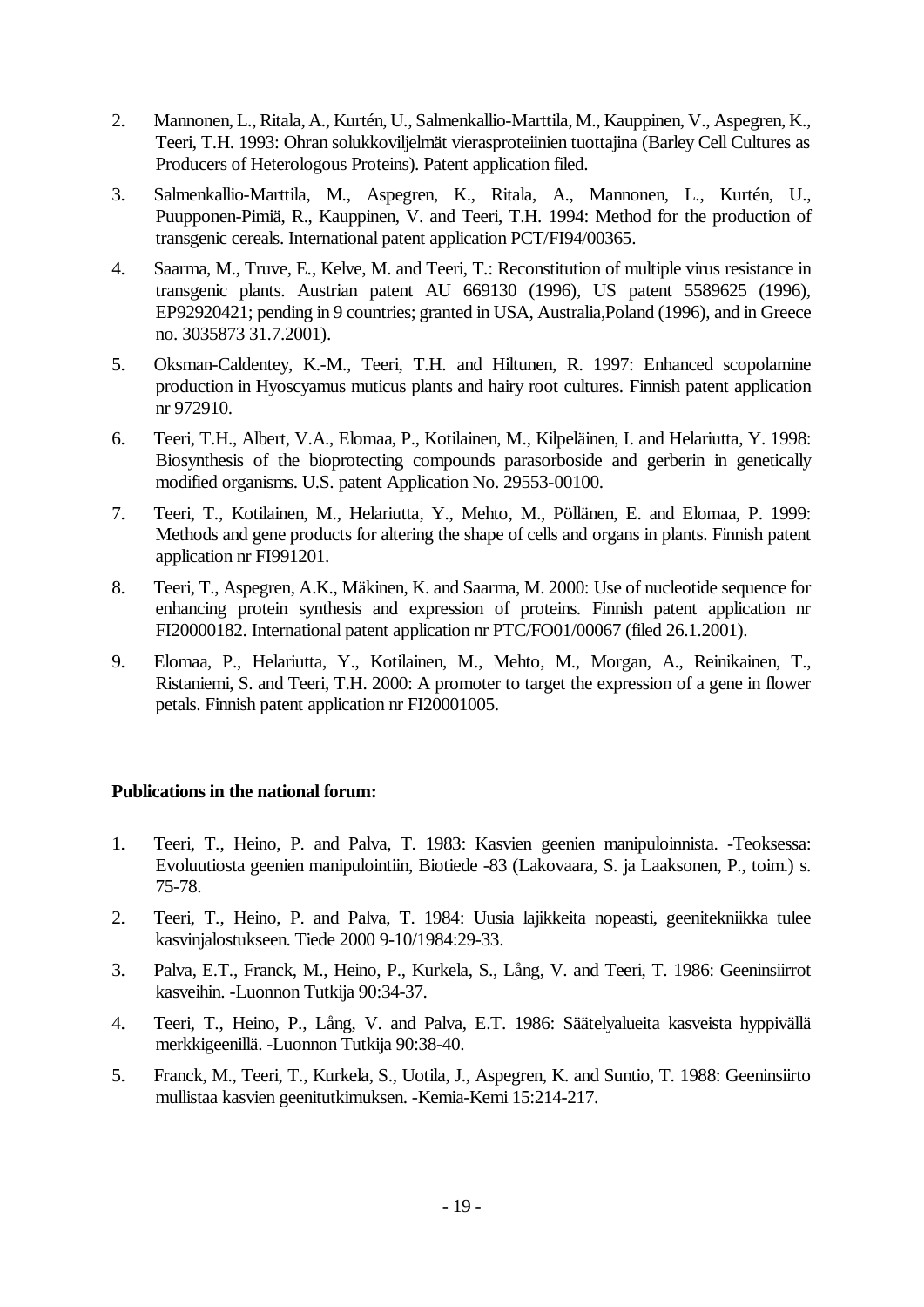- 6. Teeri, T. and Törmälä, T. 1990: Biotekniikka kasvinjalostuksessa ja kasvien lisäyksessä. -Luonnon Tutkija 94:43-49.
- 7. Ritala, A., Aspegren, K., Teeri, T. and Kauppinen, V. 1994: Geeninsiirto ohraan. -Kemia-Kemi 21:194-197.
- 8. Contribution to Chapter 3 (Geenitekniikka) and Chapter 5 (Kasvien ja eläinten jalostus). -In: Biologia Geeni, Ulmanen, I., Valste, J. and Viitanen, P. (eds.). WSOY, pp. 36-51, 82-96.
- 9. Teeri, T. 1997: Mitä geeniruoka on? (Pääkirjoitus) Duodecim 113:357-358.
- 10. Teeri, T. 1999: Mitä geenitekniikka on? Ympäristö ja terveys 30 (9/1999):10-14.
- 11. Häggman, H., Fagerstedt, K., Teeri, T. and Brunow, G. 1999: Ligniinin biosynteesi: Biosynthesis of lignin. Metsäalan tutkimusohjelma: vuosikirja 1998 (Tekes, Helsinki), pp. 181-184.
- 12. Häggman, H. Fagerstedt, K., Teeri, T., Brunow, G. and Helariutta, Y. 2000: Ligniinin biosynteesi: Biosynthesis of lignin. Metsäalan tutkimusohjelma: vuosikirja 1999 (Tekes, Helsinki), pp. 230-236.
- 13. Helariutta, Y., Kangasjärvi, J. and Teeri, T. 2001: Mitä lituruohon geenien kartoitus antaa lääketieteelle? (Pääkirjoitus) Duodecim 117:673-674.
- 14. Teeri, T., Helariutta, Y., Häggman, H., Fagerstedt, K. and Brunow, G. 2002: Biosynthesis of lignin – Ligniinin biosynteesi. – In: Finnish Forest Cluster Research Prpgramme WOOD WISDOM (1998-2001) Final report, Paavilainen, L. (ed.). Tammer-paino Oy, Tampere, pp. 409-417.
- 15. Teeri, T. and Palva, T. 2003: Jeff Schell, kasvibiotekniikan uranuurtaja (1935 2003). Luonnon Tutkija 107:95.
- 16. Teeri, T. 2003: Onko keisarilla vaatteita? (Pääkirjoitus) Luonnon Tutkija 107:167.
- 17. Teeri, T. 2006: Gerberasta on löydetty uusia puolustusaineita. Koetoiminta ja käytäntö 2:2. http://www.mtt.fi/koetoiminta/pdf/mtt-kjak-v63n02s02c.pdf
- 18. Teeri, T. 2006: Niin, ne geenit! (Kirja-arvostelu) Luonnon Tutkija 110:186-187.
- 19. Jalonen, P., Valve, H., Kettunen, R., Niemi, K., Kauppila, J., Takala, T., Teeri, T. and Haila, Y. 2008: Perunaruttoa kestävän muuntogenisen perunan hyväksyttävyys ESGEMO-ohjelman työpaja. Soveltavan biologian laitoksen julkaisuja nro 35, Helsingin yliopisto. 41 pp.
- 20. Seppänen, M. (ed.), Mäkelä, P., Yli-Halla, M., Helenius, J., Kallela, M., Stoddard, F. and Teeri, T. 2008: Peltokasvien tuotanto. Opetushallitus.
- 21. Teeri, T. 2008: Menetelmä vai lopputulos? (Pääkirjoitus) Luonnon Tutkija 112:111.
- 22. Teeri, T. 2009: Geeniruoan torjuminen Euroopassa ei ole rationaalista. Duodecim 125:2697-2703.
- 23. Alakukku, L., Teeri, T. and Juga, J. 2010: HY:n maataloustieteiden laitos tutkimusta molekyyliestä robotteihin. Maaseudun Tiede, Liite4/2010: 10.
- 24. Kärkönen, A., Korhonen, P., Pehkonen, T., Väisänen, E., Seppänen, M., Teeri, T., Joki-Tokola, E. Virkajärvi, P and Häggman, H. 2010: Ligniini liimaa puissa ja heinissä. Maaseudun Tiede 67(4): 15.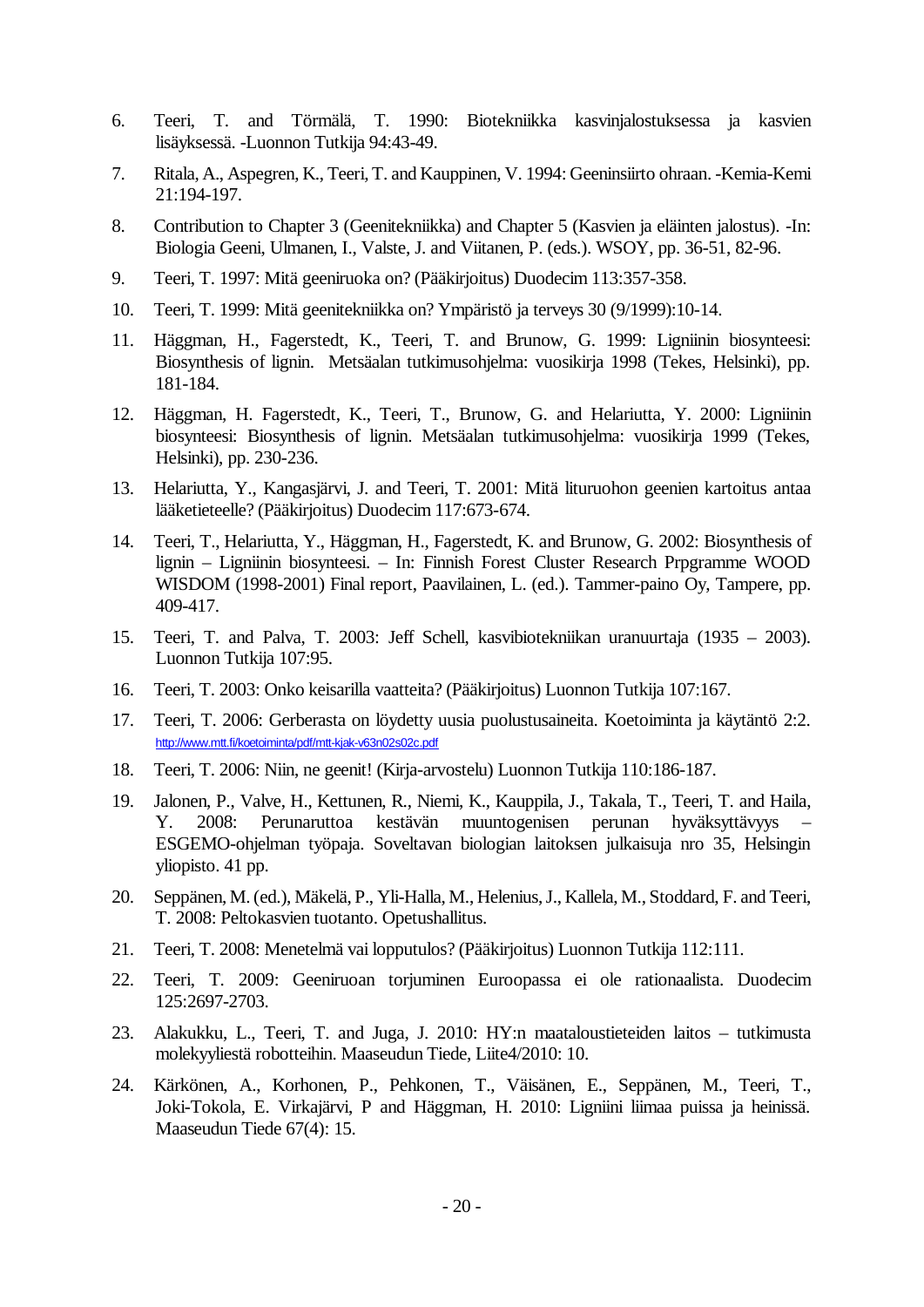- 25. Anttila, U., Elomaa, P., Teeri, T., Hokkanen, H. 2010: Karvasaineet karkottavat. Puutarha & Kauppa 13(22): 20.
- 26. Teeri, T. and Kangasjärvi, J. 2011: Muuntogeeniset kasvit ja tutkijoiden motiivit. Tieteessä Tapahtuu 3/2011: 49-51.
- 27. Teeri, T. 2011: Geeninmuuntojalostuksen riskit ovat samanlaisia kuin perinteisen kasvinjalostuksen. Luonnon Tutkija 115: 48-51.
- 28. Elomaa, P. , Hytönen, T. , Pirhonen, M. and Teeri, T. 2012: Genomitieto ja kasvinjalostus. In: Maailma muuttuu, muuttuuko maatalous?. Seppänen, M. (ed.). pp. 155-165.
- 29. Kangasjärvi, J. and Teeri, T. 2017: Viljelykasvien geenien ja genomien muokkaus. In: Kiehtovat geenit. Mihin geenitietoa käytetään? Jokela, M., Oja-Leikas, M. and Rova, M. (eds.). Duodecim, pp. 55-61.
- 30. Ritala, A. and Teeri, T. 2018: Kasvinjalostuksen uudet menetelmät. In: GEENITEKNOLOGIA, Eduskunnan tulevaisuusvaliokunnan julkaisu 2/2018, pp. 9-13. https://www.eduskunta.fi/FI/tietoaeduskunnasta/julkaisut/Documents/tuvj\_2+2018.pdf

### **Software:**

- 1. Teeri, T.H. 1999: DrawMap (Graphical representation of plasmid maps. MS-DOS.)
- 2. Teeri, T.H. 1999: DnaSeq3 (DNA sequence restriction analysis and translation. MS-DOS)
- 3. Teeri, T.H. 2008: DnaSeq4 (DNA sequence restriction analysis and translation. Windows)
- 4. Teeri, T.H. 2009: DrawMap Viewer (View and print DrawMap maps. Windows)
- 5. Teeri, T.H. 2010: LocalBLAST (Interface to local BLAST search. Windows)
- 6. Teeri, T.H. 2010: AlignaBLAST (Graphical presentation of BLAST result. Windows)
- 7. Teeri, T.H. 2014: GFamily (BLAST search and display of sequences similar to a query set. Windows)
- 8. Teeri, T.H. 2015: DrawMap Editor (Graphical representation of plasmid maps. Windows.)